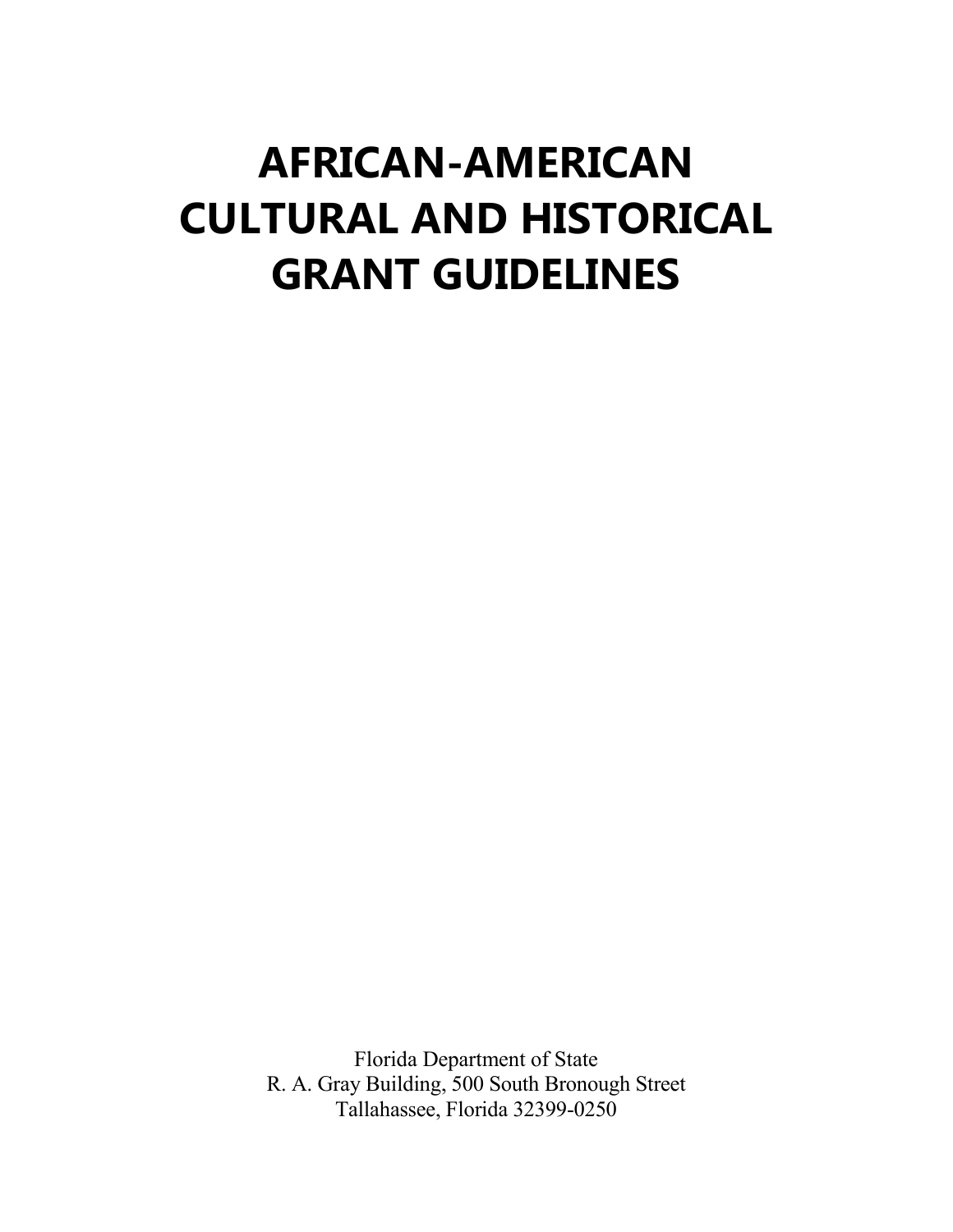# **TABLE OF CONTENTS**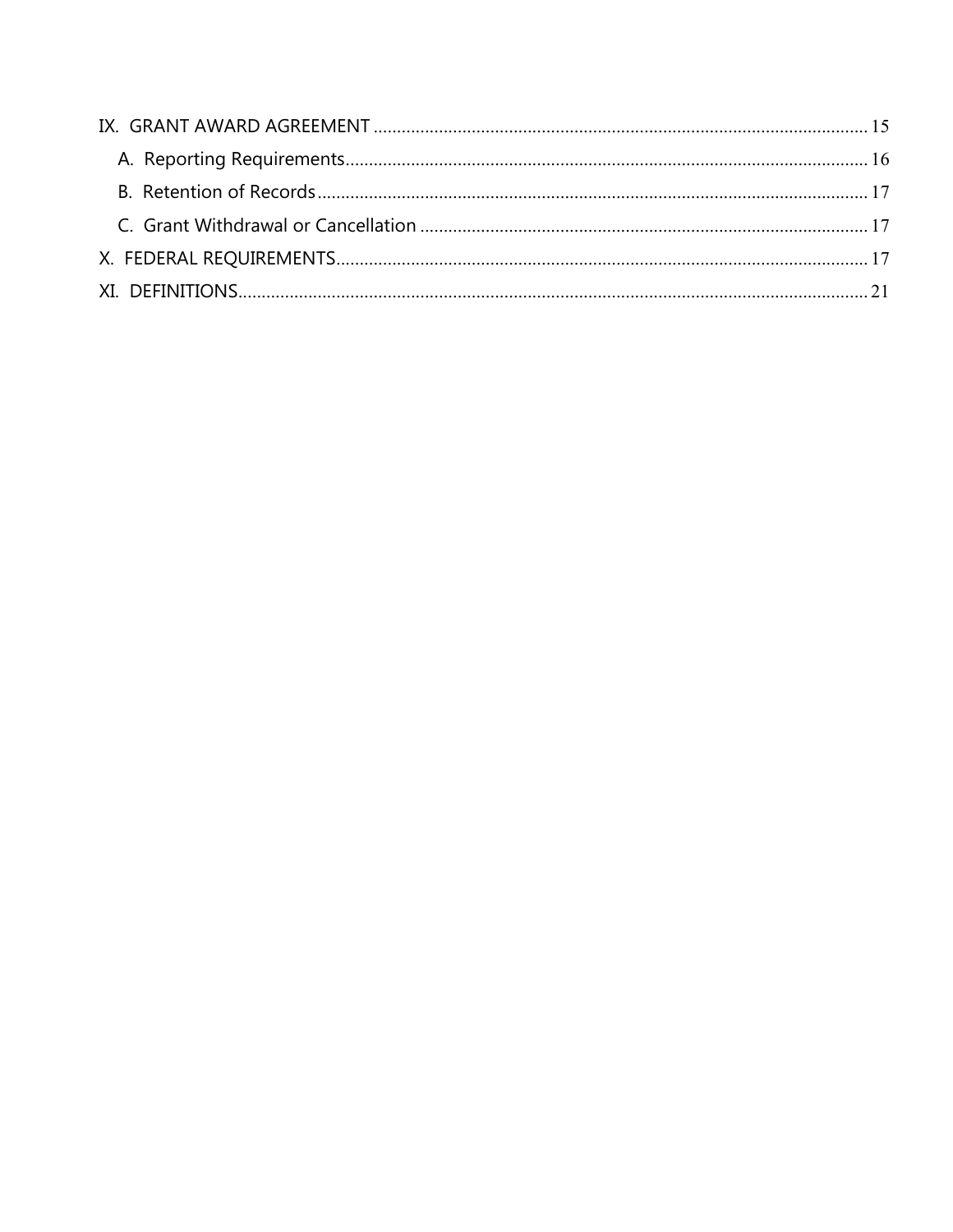# <span id="page-3-0"></span>**I. PROGRAM DESCRIPTION**

On March 11, 2021, the American Rescue Plan, Pub. L. No. 117-2 (ARPA) was signed into law. Pursuant to section 9901 of ARPA, Sections 602(b) and 603(b) were added to the Social Security Act (the Act), establishing the Coronavirus State Fiscal Recovery Fund and the Coronavirus Local Fiscal Recovery Fund, which together make up the Coronavirus State and Local Fiscal Recovery Funds (SLFRF) program, as authorized by the Department of the Treasury (Treasury). This program is intended to provide support to State, territorial, local, and Tribal governments in responding to the economic and public health impacts of COVID-19 and in their efforts to contain impacts on their communities, residents, and businesses. Federal funds disbursed under this program may only be used in compliance with the Act, Treasury's regulations implementing the Act, applicable provisions of 2 CFR 200, Uniform Administrative Requirements, Cost Principles, and Audit Requirements for Federal Awards, and all other applicable federal statutes, regulations, and executive orders. For additional information about the SLFRF program, please see the Assistance Listing in SAM.gov under assistance listing number (formerly known as CFDA number) 21.027.

Pursuant to Section 152 of the 2022 General Appropriations Act, the 2021 Florida Legislature authorized certain nonrecurring appropriations from the General Revenue Fund, contingent upon the Florida's Department of Financial Services receiving and depositing into the General Revenue Fund any amount from the state's allocation from the federal Coronavirus State Fiscal Recovery Fund. This appropriation allocated federal SLFRF funds to the Department of State for Fixed Capital Outlay to conduct an expedited, supplemental grant funding process for capital projects at facilities in Florida that highlight the contributions, culture, or history of African-Americans. The Florida Council on Arts and Culture and the Florida Historical Commission shall coordinate to jointly conduct an expedited grant application process using policies and guidelines similar to those approved for the annual cultural and historic grant processes utilized by the department. Priority shall be given to projects that encourage the design or construction of a new facility or the renovation of an existing facility in an area with great cultural significance in which no facility exists; enhance the beauty or aesthetic value of facilities named for significant African-Americans; or restore facilities on the National Register of Historic Places. The guidelines shall outline a process for accepting, reviewing, and ranking applications for supplemental or new funding awarded under this African-American Cultural and Historical (AACH) Grant Program. An eligible project may receive up to \$500,000 or up to \$1,000,000 with 50 percent matching funds from other sources.

The Department of State's overarching goals, mission, and principles include providing State and Federal grant funds for historic preservation, culture, and the arts to assist major local, regional and state-wide efforts to preserve significant historic and archaeological resources and to renovate or newly construct cultural facilities so as to promote knowledge and appreciation of the history of Florida and the programming, production, presentation, and exhibition of any of the arts and cultural disciplines. These guidelines detail the policies and requirements for the application and administration of the AACH as it relates to the Department's mission, as well as the requirements of the federal SLFRF program.

<span id="page-3-1"></span>AACH expenses must fit into one of the four statutory eligible uses of Fiscal Recovery Funds authorized by ARPA. For additional information on uses of ARPA funds, see Treasury's Interim Final Rule, 31 CFR Part 35 at [https://www.govinfo.gov/content/pkg/FR-2021-05-17/pdf/2021-10283.pdf\)](https://www.govinfo.gov/content/pkg/FR-2021-05-17/pdf/2021-10283.pdf)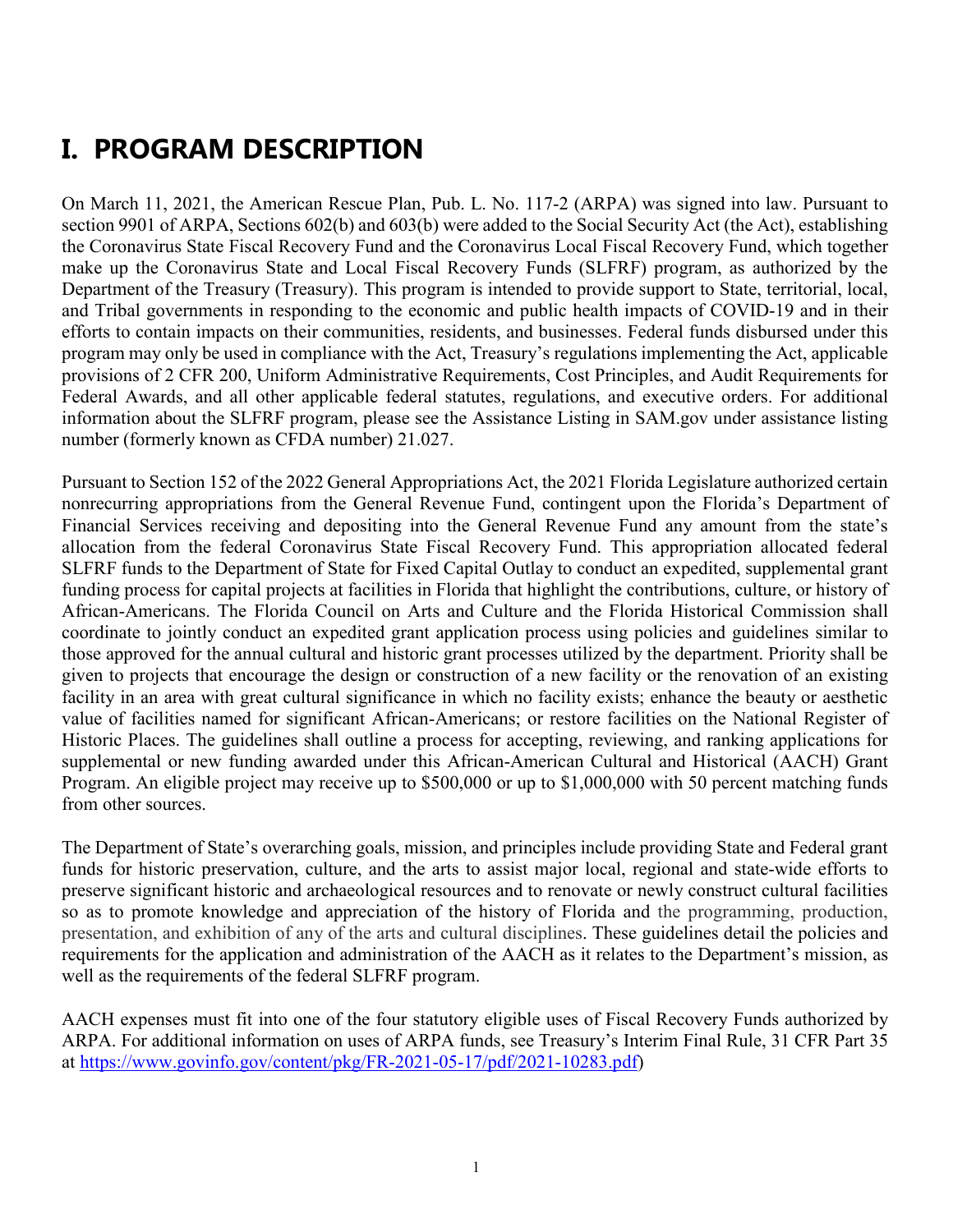# **II. ELIGIBILITY**

All Applicant Organizations must meet the following requirements. **All** documentation must be provided by the application deadline.

- 1. **Must** have the required legal status as a public entity governed by a county, municipality, school district, community college, college, university, or an agency of state government; or a Non-profit Organization.
- 2. Agree to comply with all application requirements:
	- a) Complete the approved Scope of Work within the Grant Period;
	- b) Make activities and properties that are the subject of the Project open and accessible to all members of the public (see III.B. Accessibility and Non-Discrimination);
	- c) Match the grant amount as required by these guidelines (see III.C. Request Amount and IV. Match Requirements); and
	- d) Include only allowable expenses in the Project Budget (see V. Allowable Expenses and VI. Non-Allowable Expenses);
	- e) Agree to comply with all legal and financial requirements as set forth in these Guidelines.
- 3. Agree to comply with all grant administration requirements, if funded:
	- a) Provide all information needed for the Grant Award Agreement;
	- b) Request approval for any changes to the Scope of Work and Project Budget of the awarded grant;
	- c) Submit timely and accurate reports;
	- d) Maintain complete and accurate grant records and if multiple grants from the Department are open at the same time, treat each grant as a separate, distinguishable Project;
	- e) Comply with the requirements of the Florida Single Audit Act; and
	- f) Credit the State of Florida and Department of State for funding.
- 4. Must **NOT** be included on the Department's Non-Compliance list at the time of the application submission cycle.
- 5. Have satisfied the administrative requirements of previous grants received from the Department, including grants that may be open at the time of application.
- 6. Have ownership of the property for which grant funding is requested or have the written concurrence of the Property Owner. The owner must be a public entity or a Non-profit Organization. For the purposes of this program, an eligible Applicant Organization may lease state-owned land or building(s) or both.
- 7. For projects directed at Real Property, if funded, the Grantee (and the Property Owner, if not the Grantee) **must** file a Restrictive Covenant on the property with the Clerk of Court for ten (10) years prior to initial release of grant funds.
- 8. If the property is leased, **the lease agreement must be dated, signed, and submitted** at the time of the application submission, with the required Owner Concurrence Letter attachment to the application.
- 9. **Must** have appropriate **matching** funds and documentation at time of application submission.
- 10. Must complete an online application form at http://www.dosgrants.com by the application deadline.
- 11. The proposed Project **must** relate to a Fixed Capital Outlay project at a facility/ies in Florida that highlight the contributions, culture, or history of African-Americans, and be consistent with the purpose of this grant program and the purpose of the American Rescue Plan Act (ARPA).
- 12. For facilities that conduct arts and cultural programming, documentation MUST be provided to demonstrate facility use is for arts and cultural purposes as it pertains to the organization's mission per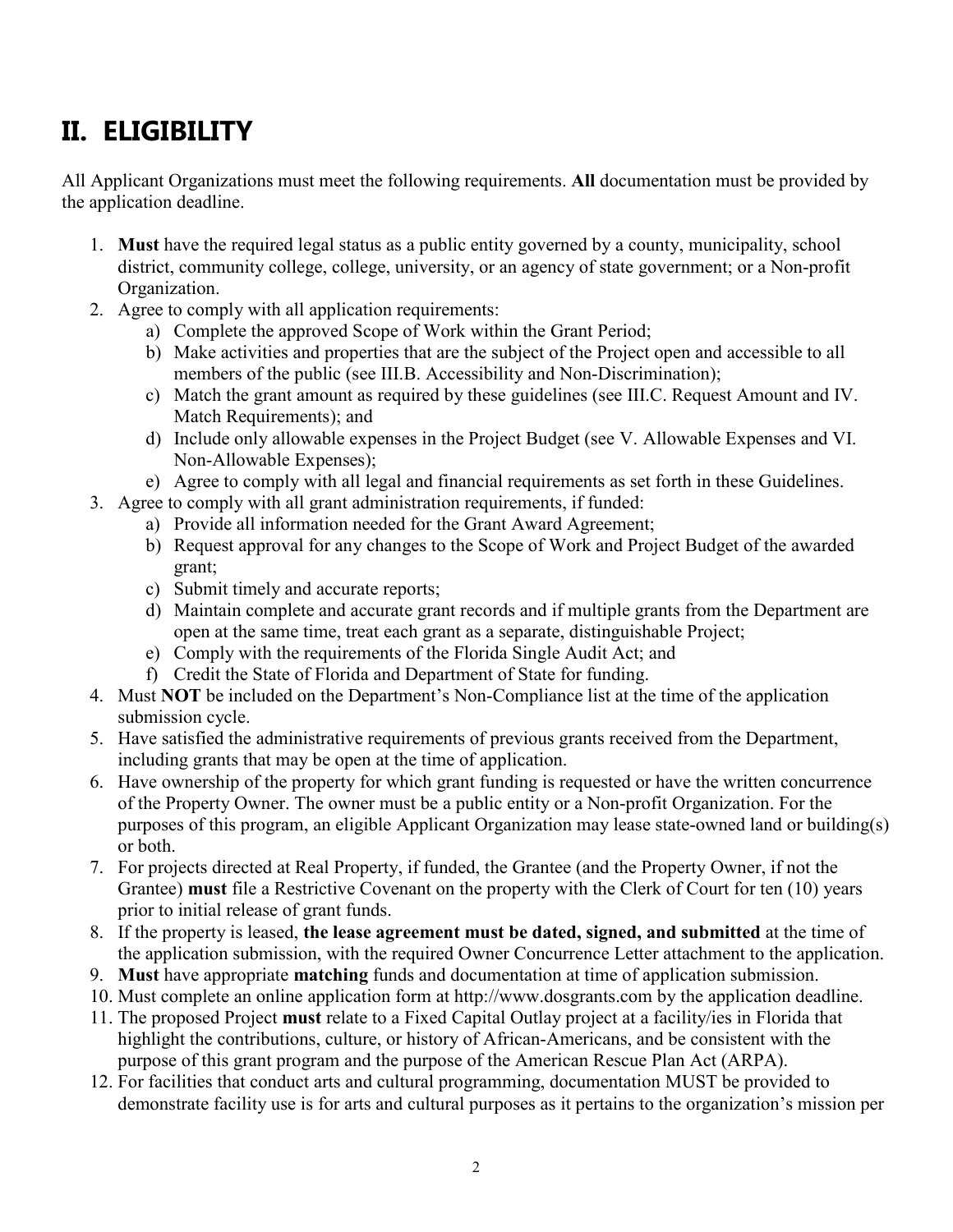section 265.283(7), Florida Statutes. If project is for a NEW space without previous programing, programming examples (either proposed or programming being performed at another location) MUST be provided and support use for arts and cultural purposes. The disciplines of arts and culture include music, dance, theatre, creative writing, literature, architecture, painting, sculpture, folk arts, photography, crafts, media arts, visual arts, and programs of museums.

- 13. All AACH grant funding provided for projects directed at a Historic Property must be utilized in accordance with the standards contained in Chapter 267, Florida Statutes, and the Secretary of the Interior's Standards and Guidelines for Archaeology and Historic Preservation, effective September 29, 1983, which are incorporated by reference, and include:
	- a) The Secretary of the Interior's Standards for the Treatment of Historic Properties;
	- b) The Secretary of the Interior's Standards for Archaeological Documentation;
	- c) The Secretary of the Interior's Standards for Historical Documentation;
	- d) The Secretary of the Interior's Standards for Architectural and Engineering Documentation; and
	- e) The Secretary of the Interior's Standards for Preservation Planning.
- 14. Activities for historic Religious Properties shall be limited to building exterior envelope and structural elements of the building, excluding accessibility upgrades.

#### <span id="page-5-0"></span>**A. Application Restrictions**

- 1. An Applicant Organization may only submit one (1) grant application under a single application deadline for a particular application cycle.
- 2. Applicant Organizations with projects funded with Federal funding or by the Legislature outside of the review of the Florida Council on Arts and Culture, Florida Historical Commission, or Secretary of State are not eligible to receive African-American Cultural and Historical grant support for the same Scope of Work items from the Department within the same fiscal year in which Federal or Legislative funding is appropriated.

#### <span id="page-5-1"></span>**B. Legal Status**

To meet the legal status requirement, an Applicant Organization must be either a public entity or an active Florida nonprofit, tax exempt corporation as of the application deadline in accordance with section 267.0617(2), Florida Statutes.

#### <span id="page-5-2"></span>**C. Public Entity**

A Florida local government, entity of state government, school district, community college, college or university. Private schools, private community colleges, private colleges and private universities are not public entities and must be nonprofit and tax exempt to meet the legal status requirement.

#### <span id="page-5-3"></span>**D. Nonprofit, Tax Exempt**

1. A Florida organization that is incorporated as an active nonprofit Florida corporation, in accordance with Chapter 617, Florida Statutes. For nonprofit organizations outside of Florida, the nonprofit organization must be designated as tax exempt as defined in section  $501(c)(3)$  or  $501(c)(4)$  of the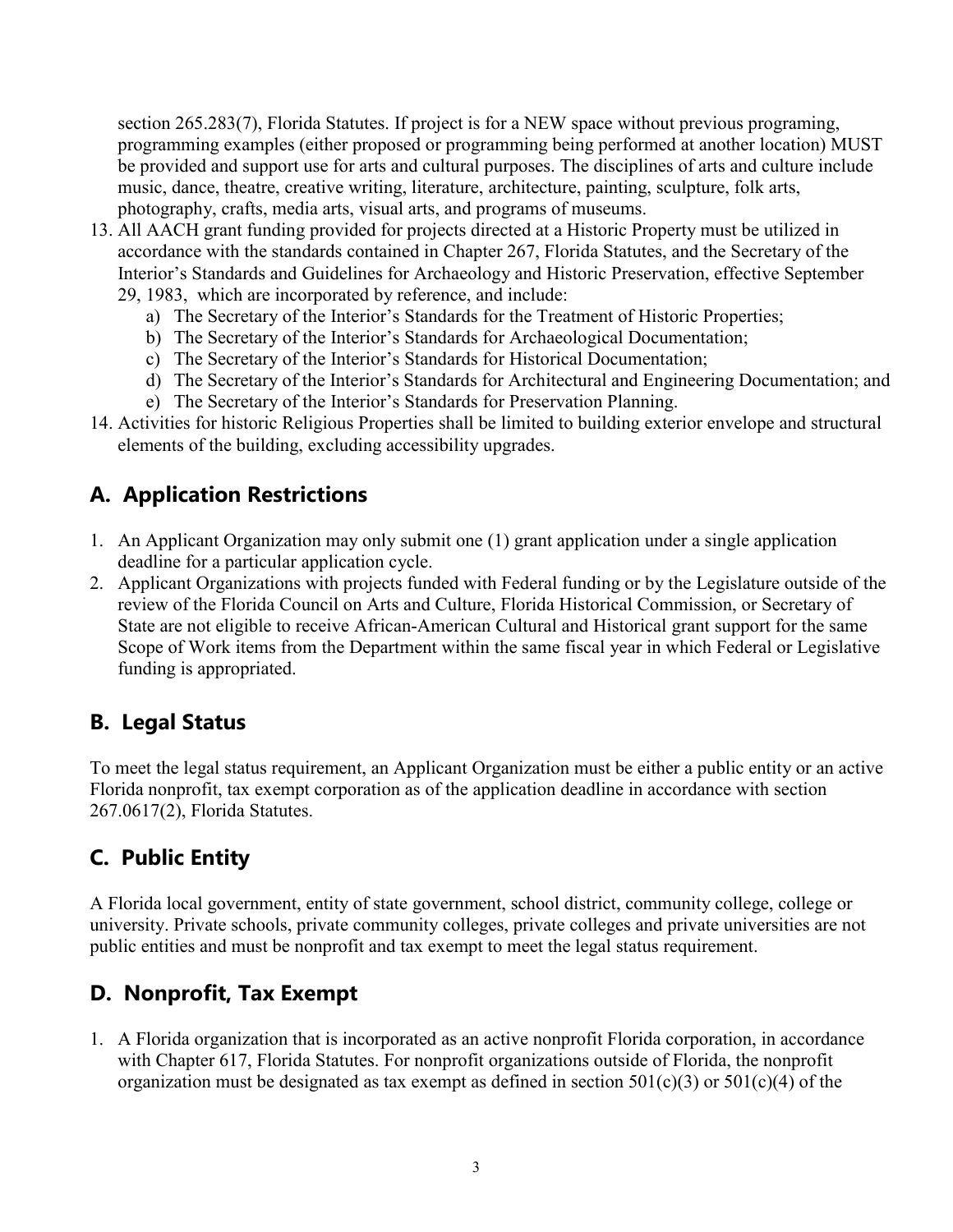Internal Revenue Code of 1954, as amended. Staff will verify status in Guidestar at [https://www.guidestar.org/.](https://www.guidestar.org/)

- 2. The Department will verify that the applicant is registered, and in "active" status, with the Division of Corporations as of the application deadline. If the applicant is not registered and in "active" status with Corporations by the application deadline, the application will be deemed ineligible.
- 3. For more information on corporate status, visit http://www.sunbiz.org or call the Division of Corporations, profit and nonprofit information line at (850) 245-6052. To verify corporate status, you can review your corporate record online through the sunbiz.org document search tool.
- 4. For more information about tax exempt status, see [Exemption Requirements -](https://www.irs.gov/charities-non-profits/charitable-organizations/exemption-requirements-501c3-organizations) Section 501(c)(3) [Organizations](https://www.irs.gov/charities-non-profits/charitable-organizations/exemption-requirements-501c3-organizations) on the Internal Revenue Service website [\(https://www.irs.gov/\)](https://www.irs.gov/).

#### <span id="page-6-0"></span>**E. Required Documentation**

- 1. All applicants must provide a UEI number. You can request a UEI number at [https://sam.gov/content/home.](https://sam.gov/content/home)
- 2. All applicants must provide a copy of the Substitute W-9 with the grant application. This can be found at [https://flvendor.myfloridacfo.com/.](https://flvendor.myfloridacfo.com/)

# <span id="page-6-1"></span>**III. APPLICATION REQUIREMENTS**

#### <span id="page-6-2"></span>**A. Grant Period**

All proposed activity must take place within a 24-month Grant Period.

- 1. The grant period **start date** is July 1 of the state fiscal year in which requested grant funding is appropriated by the Florida Legislature.
- 2. The grant period **end date** is June 30 of the state fiscal year following the fiscal year in which requested grant funding is appropriated by the Florida Legislature, unless an end date extension is approved by the Department and a written contract extension is executed by both parties prior to the original end date of the Grant Award Agreement.

#### <span id="page-6-3"></span>**B. Accessibility and Non-Discrimination**

The Department is committed to making the knowledge of history, culture and the arts accessible to everyone, including:

- persons with disabilities;
- older adults;
- culturally and economically underserved populations; and
- minorities.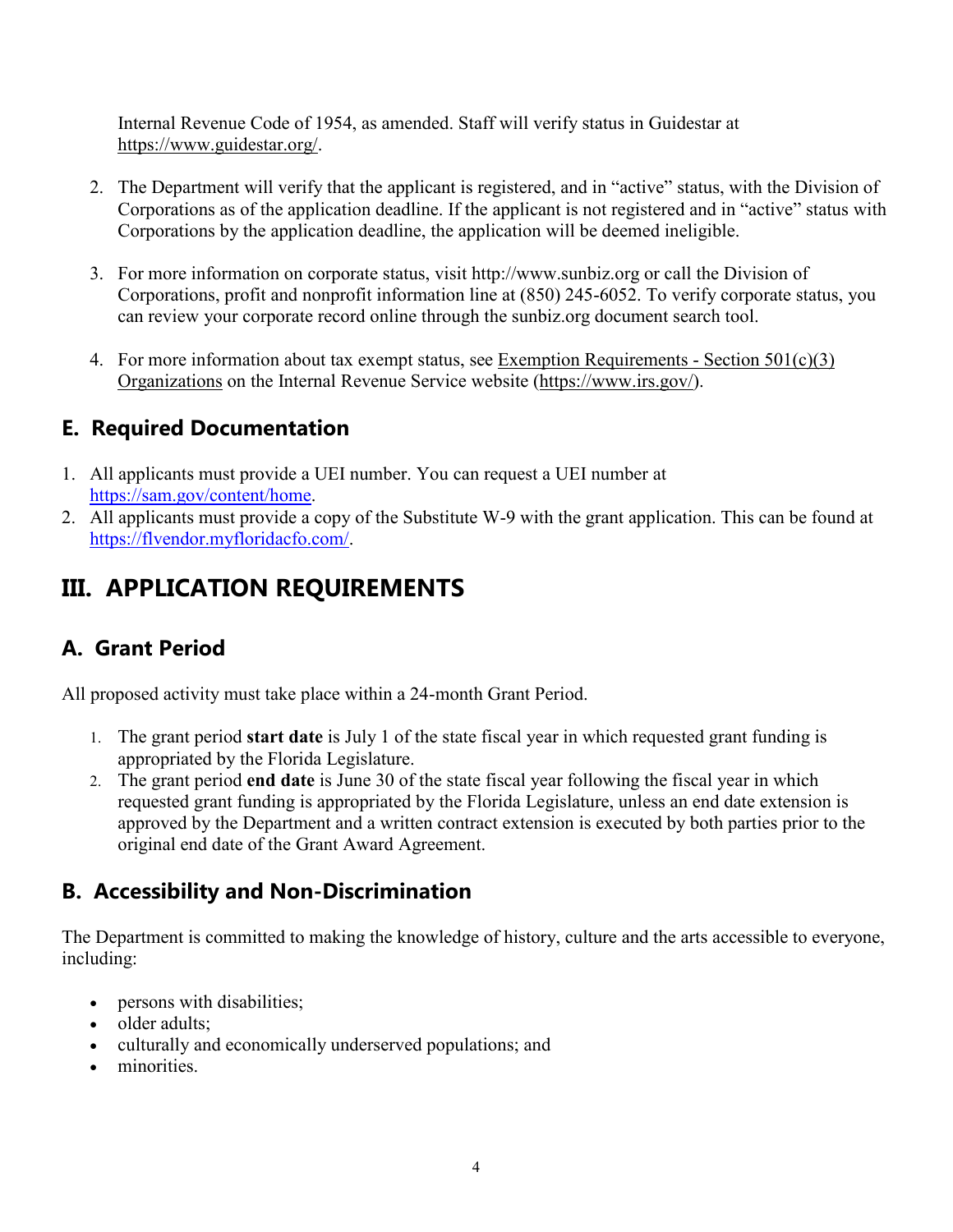Organizations seeking support for activities are required to be open and accessible to all members of the public, consistent with all applicable state and federal laws. Organizations shall not discriminate on the basis of sex, race, color, national origin, religion, disability, age, pregnancy, handicap or marital status.

The Americans with Disabilities Act (ADA) prohibits discrimination against individuals with disabilities in employment, state and local government services, public accommodations, transportation and telecommunication. The ADA extends the requirements under Section 504 of the Rehabilitation Act of 1973, as amended, to all activities of state and local governments and places of public accommodations operated by private entities, including places of public display. The 504 Self Evaluation Workbook which can be used as a reference, and downloadable Disability Symbols can be found at [http://dos.myflorida.com/cultural/info-and](http://dos.myflorida.com/cultural/info-and-opportunities/resources-by-topic/accessibility/)[opportunities/resources-by-topic/accessibility/.](http://dos.myflorida.com/cultural/info-and-opportunities/resources-by-topic/accessibility/)

### <span id="page-7-0"></span>**C. Grant Projects and Request Amount**

Applicant Organizations may request up to \$500,000 or up to \$1,000,000 with 50 percent matching funds from other sources for Fixed Capital Outlay projects at facilities in Florida that highlight the contributions, culture, or history of African-Americans. Priority shall be given to projects that:

- 1. Encourage the design or construction of a new facility or the renovation of an existing facility in an area with great cultural significance in which no facility exists;
- 2. Enhance the beauty or aesthetic value of facilities named for significant African-Americans; or
- 3. Restore facilities on the National Register of Historic Places.

There is no minimum request amount.

### **D. Application Submission**

Applications must be submitted on or before November 30, 2021, on the DOS Grants System at [dosgrants.com.](https://dosgrants.com/)

For additional information about the African-American Cultural and Historical Grant Program, visit our website at:<http://dos.myflorida.com/aach> or contact us at AACH@dos.myflorida.com.

# <span id="page-7-1"></span>**IV. MATCH REQUIREMENTS**

There is no match requirement for grant funding requests up to \$500,000. All Applicant Organizations **must** provide a cash match of 50% of funds requested above \$500,000 from the Department. This is called Match and must be cash-on-hand of the Applicant Organization at the time of the application. The total Project Budget includes Match plus the grant funds request amount. All Match must be consistent with the Scope of Work and must be essential to the implementation of the project. The total required Match amount must be documented by bank statement(s), budget report(s), and/or bank letters showing sufficient restricted funds, grant award letter(s) from third parties (non-State), or a municipal or county resolution\*. For example: if the request amount is \$1,000,000, the match amount is \$250,000. This would be 50% of the \$500,000 that is above the first \$500,000 for a total project budget of \$1,250,000.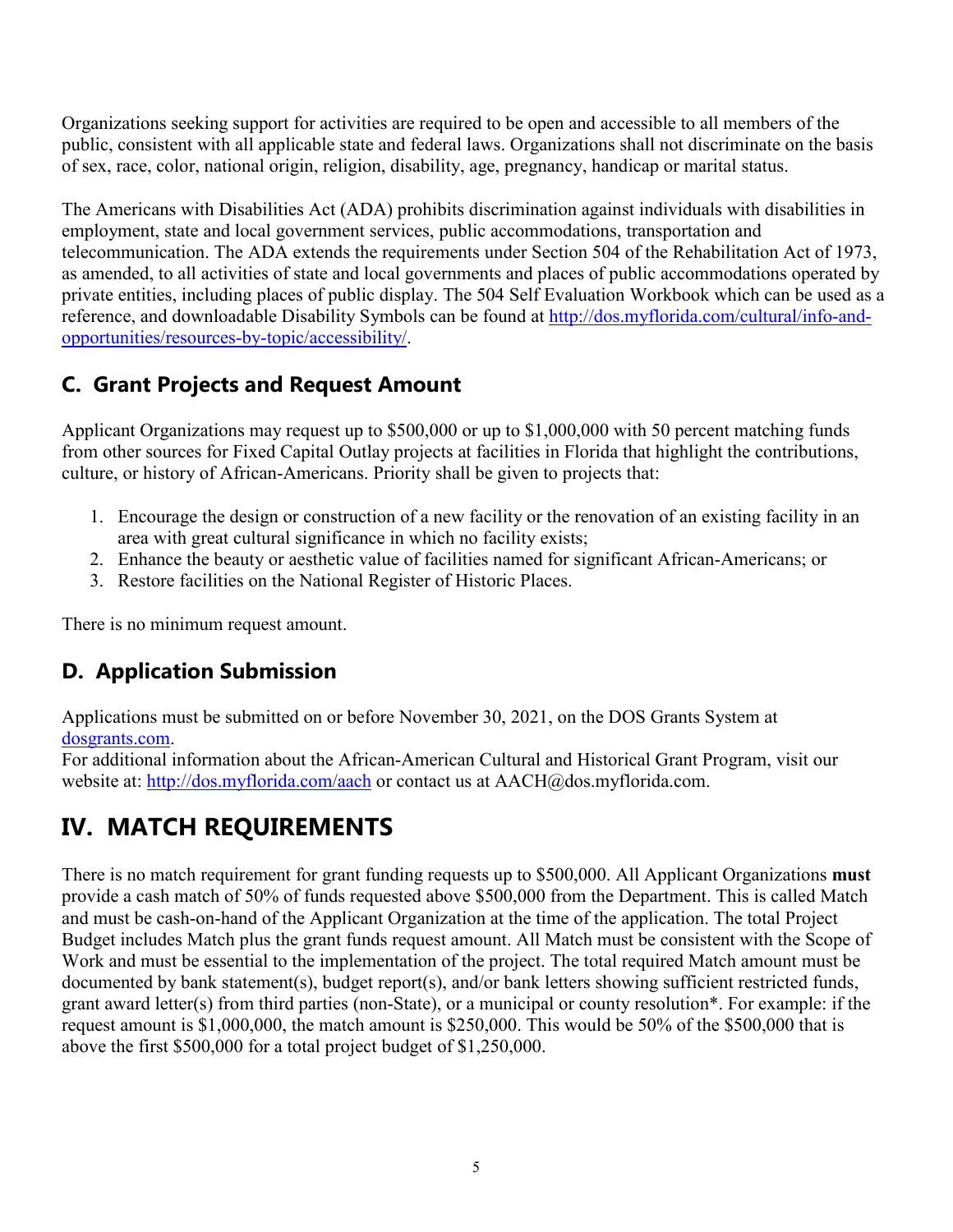**\*Municipalities and counties (public entities)** must submit an executed copy of an approved resolution by a city or county commission with the application materials. The resolution **must** include the dollar amount dedicated and available to the project if the grant is awarded and the date the funds will be available. The submitted resolution **must be dated and signed by an authorizing official**. Funding, as indicated by the resolution, must be made available within 90 days of the start of the Grant Period.

#### **A. Restrictions on Matching Funds**

- 1. Funds that are for general operating expenses will not be acceptable as match.
- 2. Revenue from funding requested but not yet approved through local or state government appropriation processes will not be acceptable as match.
- 3. Revenue from grants that have not yet been awarded will not be acceptable as match.
- 4. Anticipated proceeds from fundraising activities will not be acceptable as match.
- 5. Fundraising costs will not be acceptable as match.
- 6. Legal fees or taxes will not be acceptable as match.
- 7. Matching funds will be designated only to the Scope of Work presented in this application and may not be used for other previous, current or future Department of State grants.
- 8. Expenditures made prior to and following the Grant Period may not be used as match.
- 9. Loans may not be used as match. Equity may not be used as match.
- 10. State of Florida grant funds may not be used as match for this program.
- 11. Federal funds may not be used as match for this program.

#### **B. Matching Funds Documentation**

- 1. Organizations must have all Match complete and confirmed at the time of application and, if funded, must reconfirm Match at the time of Grant Award Agreement execution. Documentation of matching funds can include:
	- a) Bank statement(s), budget report(s), and/or bank letters confirming cash-on-hand
	- b) A resolution showing funds dedicated to the Scope of Work (limited to public entities)
	- c) Grant award letters from third parties (non-State and non-Federal)

### <span id="page-8-0"></span>**V. ALLOWABLE EXPENSES**

- 1. Allowable expenses must be:
	- a) not excluded by these Guidelines and approved by the Department;
	- b) necessary and reasonable for the performance of the Scope of Work;
	- c) specifically and clearly detailed in the Project Budget; and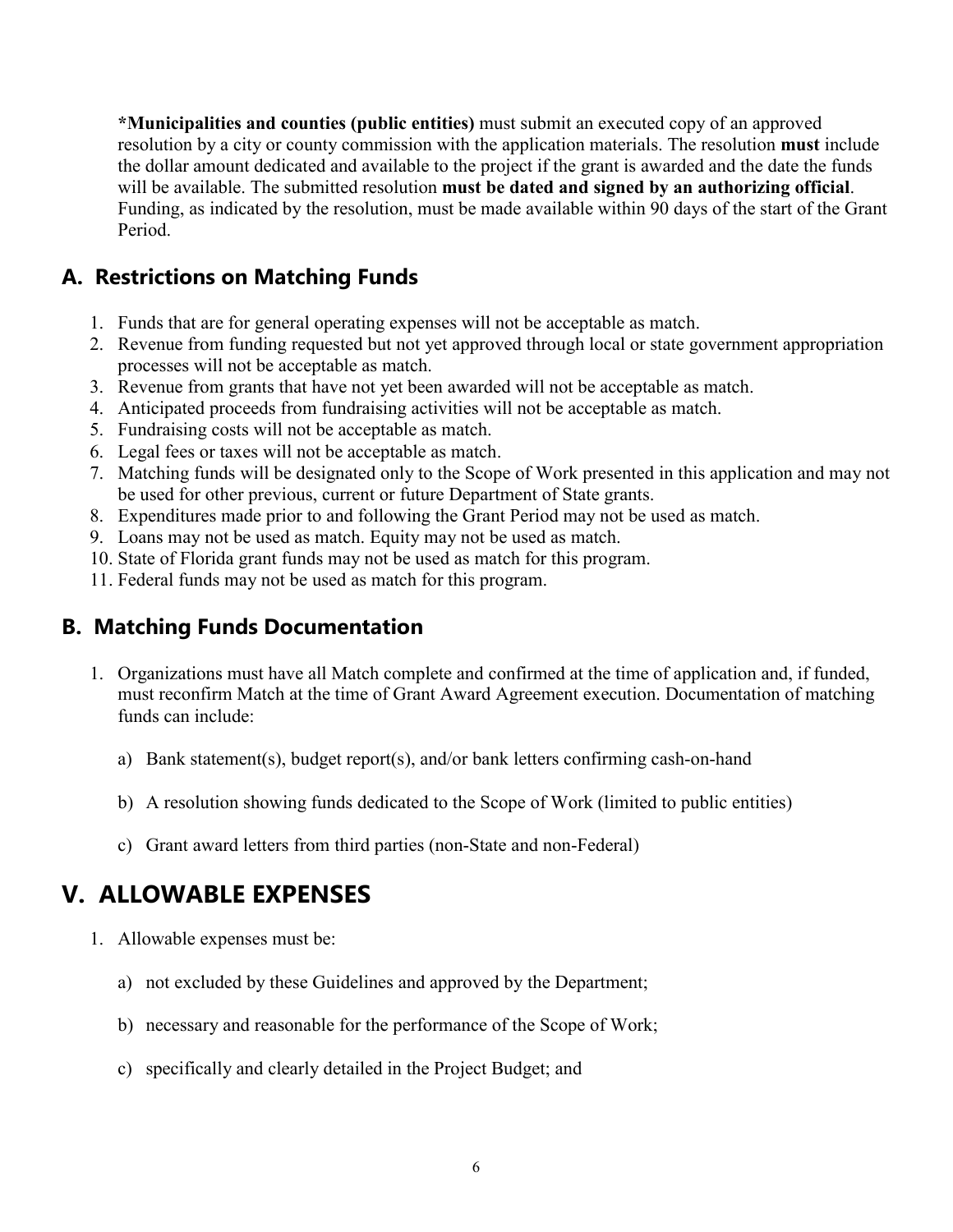- d) incurred or paid within the 2-year Grant Period beginning on July 1 of the year or appropriation.
- 2. Only allowable expenses may be included in the Project Budget.
- 3. Expenditures of state or federal financial assistance must be in compliance with the laws, rules, and regulations applicable to expenditures of state and federal funds as outlined in the **Department of Financial Services' Reference Guide for State Expenditures** (revised 11/1/2019) and **2 CFR Part 200**, which are incorporated by reference and are available online at [https://www.myfloridacfo.com/Division/AA/Manuals/documents/ReferenceGuideforStateExpenditures](https://www.myfloridacfo.com/Division/AA/Manuals/documents/ReferenceGuideforStateExpenditures.pdf) [.pdf](https://www.myfloridacfo.com/Division/AA/Manuals/documents/ReferenceGuideforStateExpenditures.pdf) and https://www.ecfr.gov/cgi-bin/text-idx?tpl=/ecfrbrowse/Title02/2cfr200\_main\_02.tpl.
- 4. AACH expenses must fit into one of the four statutory eligible uses of Fiscal Recovery Funds authorized by ARPA, which include the following (for additional information on uses of ARPA funds, see Treasury's Interim Final Rule, 31 CFR Part 35 at [https://www.govinfo.gov/content/pkg/FR-2021-](https://www.govinfo.gov/content/pkg/FR-2021-05-17/pdf/2021-10283.pdf) [05-17/pdf/2021-10283.pdf\)](https://www.govinfo.gov/content/pkg/FR-2021-05-17/pdf/2021-10283.pdf):
	- a. To respond to the public health emergency with respect to COVID–19 or its negative economic impacts, including assistance to households, small businesses, and nonprofits, or aid to impacted industries such as tourism, travel, and hospitality;
	- b. To respond to workers performing essential work during the COVID-19 public health emergency by providing premium pay to such eligible workers of the recipient, or by providing grants to eligible employers that have eligible workers who performed essential work;
	- c. For the provision of government services, to the extent of the reduction in revenue of such recipient due to the COVID–19 public health emergency, relative to revenues collected in the most recent full fiscal year of the recipient prior to the emergency; and
	- d. To make necessary investments in water, sewer, or broadband infrastructure.

# <span id="page-9-0"></span>**VI. NON-ALLOWABLE EXPENSES**

The following categories of expenditures are non-allowable for expenditure of grant funds and as contributions to required match. This is not intended to be an exhaustive list, and the Department may evaluate the allowability of all expenditures (grant or match) in accordance with applicable Federal and State statutes, regulations, these guidelines or the terms and conditions of the Grant Award Agreement. Non-allowable expenses will not be considered part of the Grant Award Agreement and cannot be incorporated or encompassed within any other allowable category. In the event that the Department identifies such, the Grantee must return any disbursed grant funds associated with non-allowable expenses and could lose eligibility for future grants.

- a) Expenditures for work not included in the Scope of Work of the executed Grant Award Agreement;
- b) Costs of goods and services not procured in accordance with procurement procedures set forth in the Grant Award Agreement, Chapter 287 of the *Florida Statutes* and/or Rule 60A-1.002 of the *Florida Administrative Code*;
- c) Expenses incurred or obligated prior to or after the Grant Period, as indicated in the Grant Award Agreement;
- d) Expenditures of state or federal financial assistance not in compliance with the laws, rules, and regulations applicable to expenditures of state and federal funds as outlined in the *Department of Financial Services' Reference Guide for State Expenditures* (revised 11/1/2019) and *2 CFR Part 200*.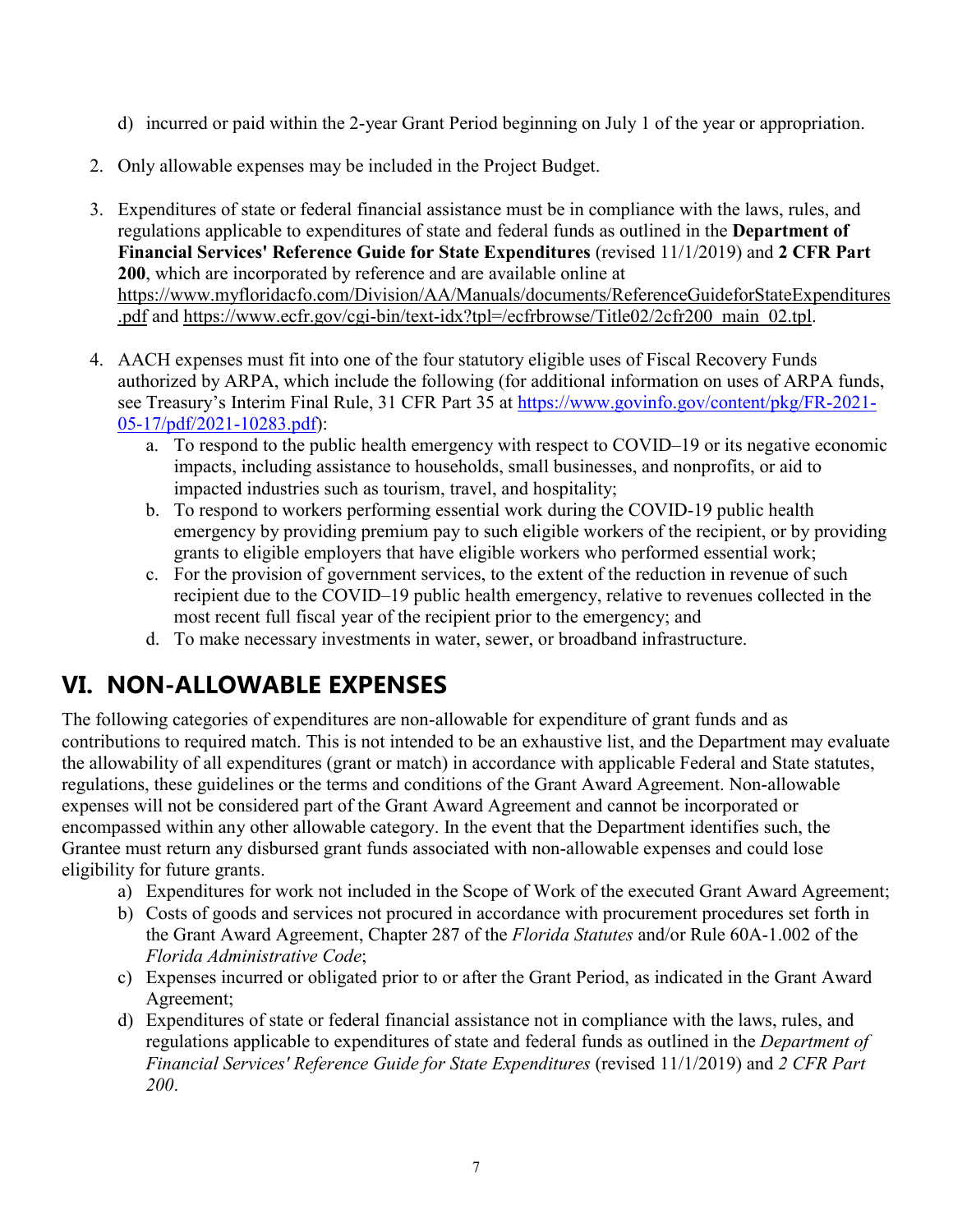- e) Expenses associated with lobbying or attempting to influence Federal, State or local legislation, the judicial branch or any state agency;
- f) For project activities directed at a Historic Property, expenditures for work not consistent with the applicable historic Preservation Standards as outlined in the Secretary of the Interior's Guidelines available at www.nps.gov/tps/standards/treatment-guidelines-2017.pdf, standards available at http://www.nps.gov/tps/standards.htm and nps.gov/history/local-law/arch\_stnds\_0.htm or applicable industry standards;
- g) Costs for projects having as their primary purpose the fulfillment of Federal or State regulatory requirements, including costs of consultation and mitigation measures required under Section 106 of the *National Historic Preservation Act of 1966*, as amended, or under Section 267.031, F.S.;
- h) Projects directed at activities or Real Properties that are restricted to private or exclusive participation or access, which shall include restricting access on the basis of sex, race, color, religion, national origin, disability, age, pregnancy, handicap or marital status;
- i) Entertainment, food, beverages, plaques, awards or gifts;
- j) Costs not documented in accordance with the provisions of the Grant Award Agreement;
- k) Indirect costs including Grantee overhead, management expenses, general operating costs and other costs that are not readily identifiable as expenditures for the materials and services required to complete the work identified in the Scope of Work in the Grant Award Agreement. Examples of indirect costs include: rent/mortgage, utilities, janitorial services, insurance, accounting, internet service, monthly expenses associated to security systems, non-grant related administrative and clerical staffing, marketing and fundraising activities;
- l) Administrative and project management expenditures such as expenditures that are directly attributable to management of the grant-assisted Project and meeting the reporting and associated requirements of the Grant Award Agreement;
- m) Grantee operational support (i.e., organization salaries not directly related to grant activities; travel expenditures; per diem; or supplies);
- n) Insurance costs (Exception: costs for builder's risk, workers' compensation and contractor's liability insurance);
- o) Capital improvements to the interior of Religious Properties (Exception: repairs to elements of the structural system. Examples include: foundation repairs, repairs to columns, load bearing wall framing, roof framing, masonry repairs, window and exterior door repairs and restoration practices associated with the building envelope);
- p) Accessibility improvements for Religious Properties;
- q) Parking facilities, sidewalks, walkways, and trails that are the entire scope of work; landscaping; fabrication or design of exhibits; or commercial projects (coffee shops, cafés, and gifts shops as part of the facility are allowable);
- r) Furniture and equipment unnecessary to furnish and operate a new or improved facility as part of a Fixed Capital Outlay project. Specific prior approval must be granted by the Department for all expenditures for furniture and equipment;
- s) Costs associated with attending or hosting conferences, summits, workshops or presentations (Exception: municipal or county required public meetings necessary for completion of the grantassisted project);
- t) Travel expenditures, including those of personnel responsible for items of work approved by the Department, administrative personnel, contracted or subcontracted employees, either for purposes of work on-site or research off-site; and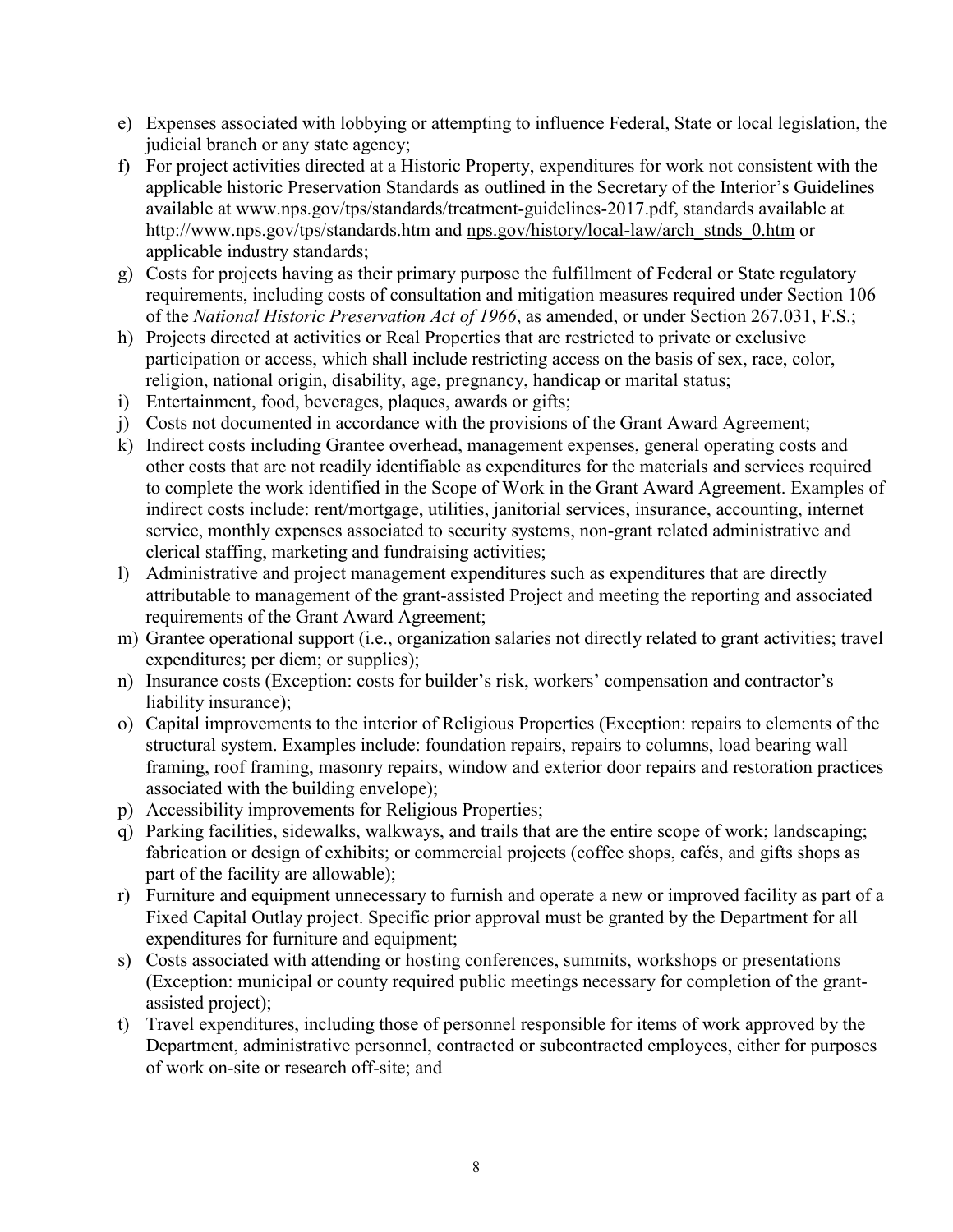u) Tuition waivers, fees, and other non-grant related costs associated with employing students for grant projects.

## <span id="page-11-0"></span>**VII. REVIEW CRITERIA AND SCORING**

1. Applications that have not been determined ineligible by the Department and have not been withdrawn by the Applicant Organization shall be reviewed by the AACH Review Panel, the 9 members of which will be appointed by the Secretary of State and will include 3 representatives from the Florida Council on Arts and Culture, 3 representatives from the Florida Historical Commission, and 3 appointed subject matter experts. The review will be based on the following four (4) competitive criteria.

| <b>Criteria</b>                           | <b>Application Section(s)</b>                                                                                                                                                                                                                                                                                                                                                                                 | Worth                |
|-------------------------------------------|---------------------------------------------------------------------------------------------------------------------------------------------------------------------------------------------------------------------------------------------------------------------------------------------------------------------------------------------------------------------------------------------------------------|----------------------|
| Need for<br>Project and<br>Project Impact | Significance; Demonstrated Need; Protection and Impact; Annual Visitation;<br>Economic Impact; Educational and Public Impact; Letters of Support; Local<br>Protection                                                                                                                                                                                                                                         | up to $45$<br>points |
|                                           | Scope of Work   Project Specifics; Scope of Work; Tentative Project Timeline; Photographs                                                                                                                                                                                                                                                                                                                     | up to $20$<br>points |
| Project Budget<br>and Matching<br>Funds   | Budget and Match; Operating Forecast; Documentation of Confirmed Match;<br>and Proposed Project Team                                                                                                                                                                                                                                                                                                          | up to $15$<br>points |
| Funding<br>Priorities                     | Scope of Work: Priority shall be given to projects that encourage the design or<br>construction of a new facility or the renovation of an existing facility in an area<br>with great cultural significance in which no facility exists; enhance the beauty or<br>aesthetic value of facilities named for significant African-Americans; or restore<br>facilities on the National Register of Historic Places. | up to $20$<br>points |

- 2. The total possible number of points the AACH Review Panel can award to an application is 100. The AACH Review Panel's evaluation will be based on the information contained in the application, required attachments and support materials submitted with the application. The panelists' individual scores will be averaged to determine a final score for each application.
- 3. Applications with a tied average score will be ranked by application submission number order (lowest to highest).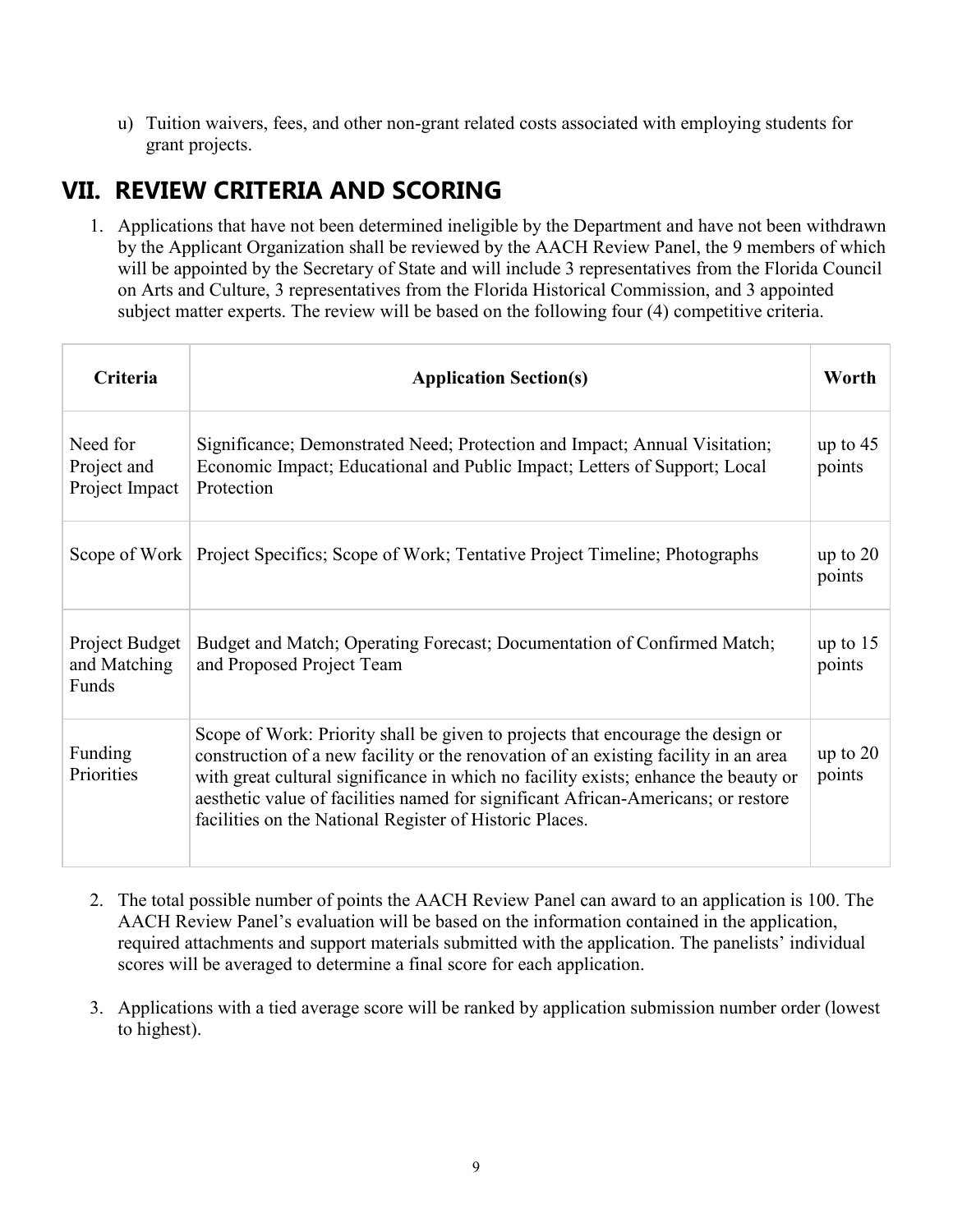#### <span id="page-12-0"></span>**A. Review Process**

- 1. Department staff will conduct a technical review to determine eligibility and prepare a staff content review report. Eligible applications will then be submitted to the AACH Review Panel.
- 2. The AACH Review Panel will evaluate each application on the review criteria and assign a score. Applications are ranked according to the average of scores assigned for each application.
- 3. The AACH Review Panel approves the ranked list for submission to the Secretary of State.
- 4. The Department forwards the ranked list to the Secretary of State.
- 5. The Secretary of State reviews and approves the ranked list.

#### <span id="page-12-1"></span>**B. Staff Review**

- 1. The technical review of applications verifies:
	- a) That the Applicant Organization has the correct **legal status** (public entity or nonprofit, taxexempt, Florida Corporation). The Property Owner (if not the Applicant Organization) must be a Non-profit Organization, state college or university or agency of government.
	- b) That the Applicant Organization, if not the owner, has the permission of the Property Owner to conduct the proposed Project on the owner's property and the owner is in concurrence with the application and is a public entity or a Non-profit Organization.
		- i. For projects directed at Real Property, if funded, the Grantee (and the Property Owner, if not the Grantee) **must** file a Restrictive Covenant on the property with the Clerk of Court for ten (10) years prior to initial release of grant funds.
	- c) That the proposed Project is consistent with the purpose of the African-American Cultural and Historical grant program and the American Rescue Plan Act.
	- d) That the Project Budget does not include non-allowable expenses.
	- e) That appropriate **matching** funds ratio has been identified and documentation has been provided.
	- f) All supporting documentation has been provided.
- 2. **Only documents that are provided in response to requests for clarification from staff will be considered after the application deadline.** If necessary, a request for information will be sent with a certain response deadline. Such requests will be made in writing to the Applicant Organization via the DOS Grants System online using the contact information provided in the application. These requests are to clarify the information already submitted in the application. Responses received after the established deadline will not be accepted and the application will be presented to the AACH Review Panel by Department staff as submitted, along with staff recommendations on how to address the outstanding issues. Clarifications will become an official part of the application.

#### <span id="page-12-2"></span>**C. Information Provided to the Review Panel**

1. The Department shall make available online electronic copies of the eligible applications (along with their support materials) to the AACH Review Panel in sufficient time for its members to review all applications prior to convening a public meeting for the purpose of considering the applications for funding. Ineligible applications will not be reviewed by the AACH Review Panel or discussed at the public meeting.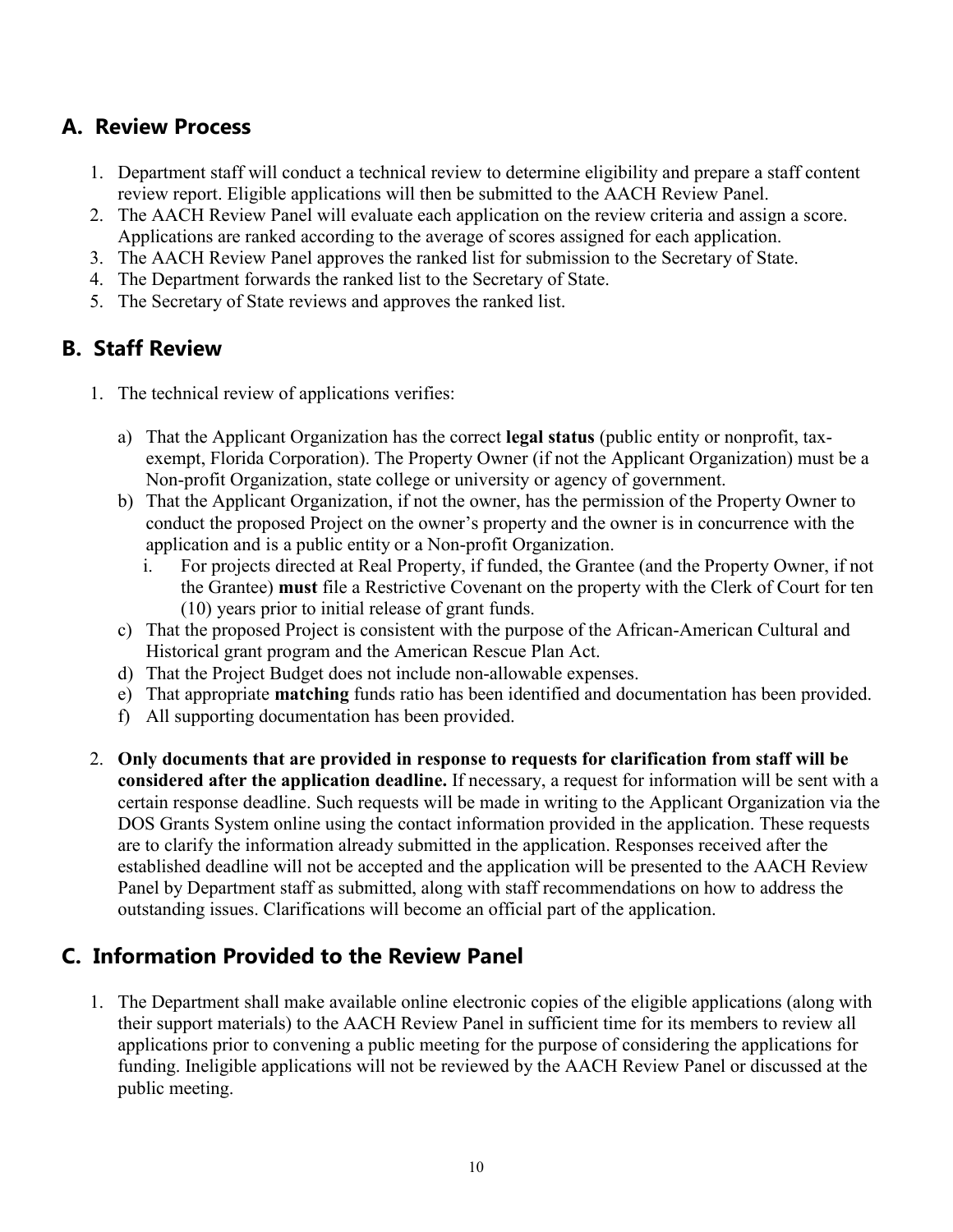- 2. The Department shall also make available to the AACH Review Panel a staff content review report on each eligible application that provides an assessment of the information provided in the grant application. The staff content review report will include:
	- a) A synopsis of the proposed Scope of Work;
	- b) An assessment of compliance of the proposed project with any applicable industry standards (e.g., the Preservation Standards);
	- c) Relevant concerns or issues with the application, including Applicant Organization responses to requests for information.
	- d) An assessment of the proposed Scope of Work and its appropriateness in regards to the property that forms the basis of the proposed project, personnel and timeframe;
	- e) An assessment of the proposed estimated budget including eligibility of claimed match contributions, with recommendations for any grant funding level adjustments that may be justified by the findings of the staff technical review. Examples of the need for such adjustment would be a recommendation to delete work related to non-allowable expenses, work not consistent with the applicable industry standards or to reduce the grant award in an amount commensurate with inadequately documented or non-allowable match contributions; and
	- f) Other information regarding the Applicant Organization and its compliance with previous Department grants, if relevant.

#### <span id="page-13-0"></span>**D. Panel Review of Applications**

- 1. All AACH Review Panel members must comply with the Standards of Conduct for Public Officers and Employees of Agencies as set forth in Section 112.313, Florida Statutes, and voting conflict of interest laws as set forth in Sections 112.3143 and 286.012, Florida Statutes.
- 2. Panelists independently evaluate each application based on the review criteria detailed in these guidelines and are required to follow the Department's scoring instructions. After each panel member has evaluated the applications, there will be a public panel meeting to review, discuss and score the applications.
- 3. Panel meetings are a public process and anyone can participate by attending in person or via online webinar. Participation instructions will be posted on the Florida Administrative Register (FAR) as a notice, on the Department's website and in the online grant system. The Department strongly encourages applicants to participate in the grant panel meeting, however it is not required. Participating in the panel process can be very helpful for those that intend to apply for future grants.
- 4. The Division of Arts and Culture's director, or the director's designee, will serve as the panel Chair. Chairs do not vote on applications being reviewed. At the public meeting, the AACH Review Panel shall score each eligible application reviewed for each of the aforementioned criteria. As per the results of their review, discussion in the public meeting and scoring, the panelists shall recommend, for each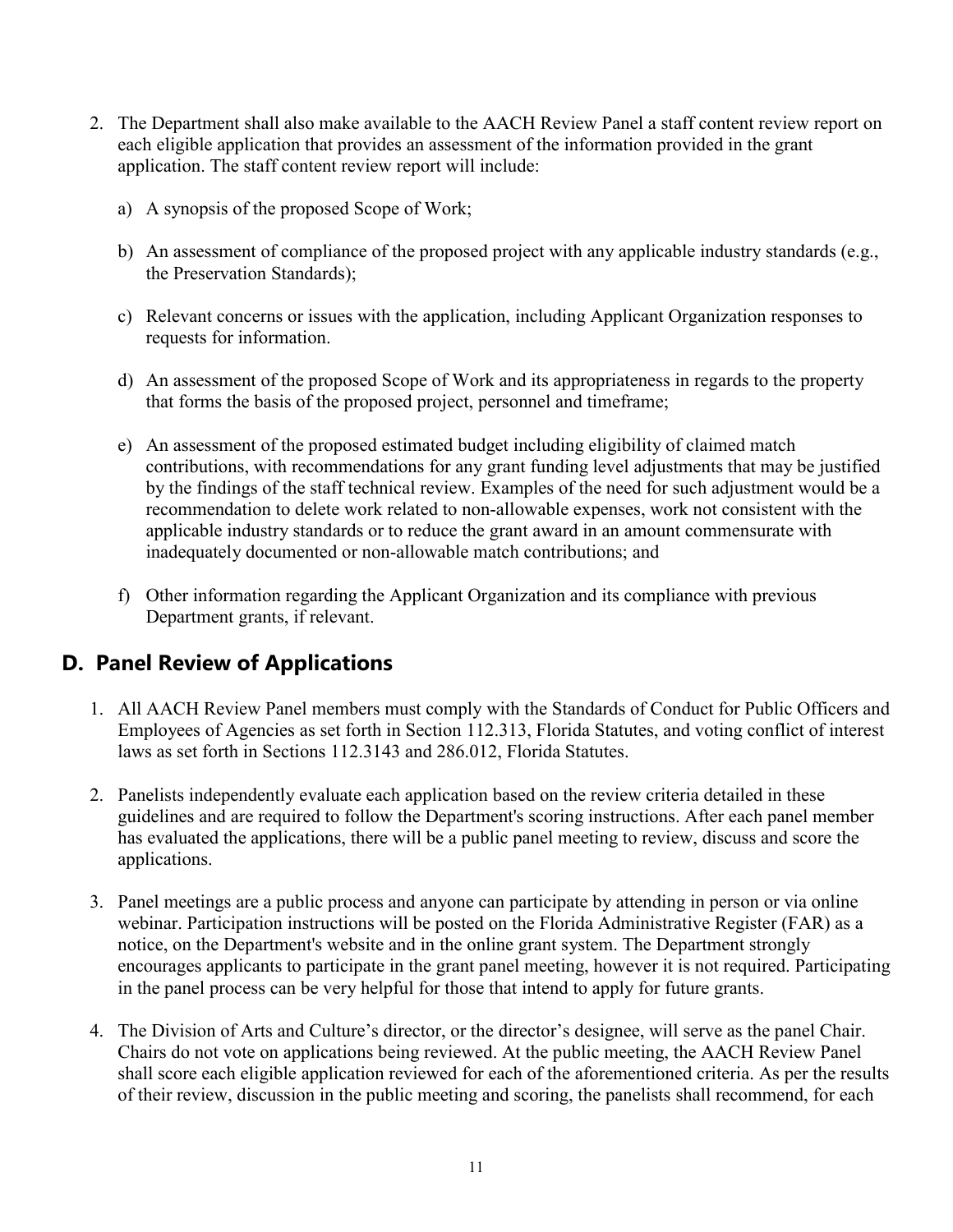application, funding levels and any revisions of Scope of Work necessary to ensure compliance with these Guidelines. After all panelists have finalized scoring of all applications, the panelists' scores will be averaged to create a recommended funding list. This recommended funding list will include all applications reviewed during the public meetings.

- 5. A typical panel meeting will include the following:
	- 1. Call to Order;
	- 2. Introduction of Panelists and Staff;
	- 3. Panel Instructions from the Panel Chair (including purpose of and conduct of the meeting);
	- 4. Panel Discussion and Scoring of Applications.
	- 5. Adoption of Recommended Funding List
	- 6. Public Comment; and
	- 7. Adjournment.

#### <span id="page-14-0"></span>**E. Funding Process**

- 1. Following the public meeting, the Department shall prepare a final ranking list of all recommended applications with an associated level of funding for each, for review and approval by the Secretary of State. The Secretary may approve the list as submitted by the AACH Review Panel. The approved final ranking list will be posted on the Department's webpage.
- 2. Grant funding recommendations approved by the Secretary of State will be funded top-down on the final ranking list until the appropriation is depleted. Funds will be released to grantees only after a Grant Award Agreement is fully-executed and certain deliverables are met.

### <span id="page-14-1"></span>**VIII. HOW TO APPLY**

- 1. Applications must be submitted on the DOS Grants System at dosgrants.com.
- 2. All application information submitted to the Department is open for public inspection and subject to the Public Records Law (Chapter 119, Florida Statutes).

#### <span id="page-14-2"></span>**A. Application Form**

- 1. The application form must be completed using the Department's online grant application and submitted online **by 5:00 pm ET** on the application deadline. Deadlines, the solicitation notice, and a link to the application form are posted on the Department's website at [https://dos.myflorida.com/XXXX.](https://dos.myflorida.com/XXXX)
- 2. At any time prior to the panel review and ranking public meetings, an Applicant Organization may opt to remove an application from further consideration for funding. Those applications will be labeled withdrawn and will not be discussed in the public meetings.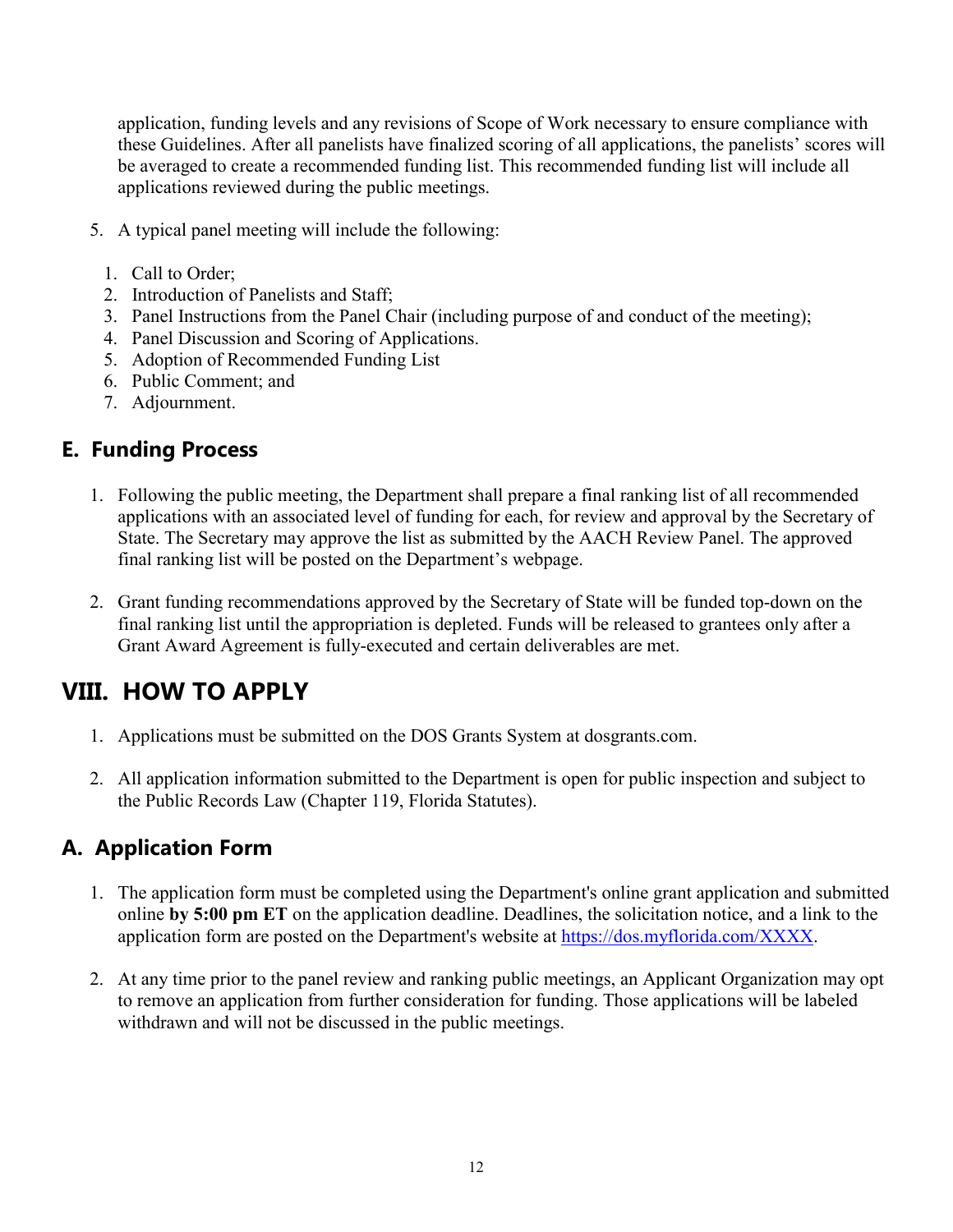#### <span id="page-15-0"></span>**B. Support Materials**

Support materials must be uploaded into the online grant application system. Attachments and support materials will not be accepted by any other method including email and fax, excluding Letters of Support.

#### <span id="page-15-1"></span>**C. Required Materials**

Support materials are required documentation of eligibility. The required support materials for the African-American Cultural and Historical gram program are:

- 1. Documentation of Non-profit Status (for Non-profit Organizations only): In-state corporate entities must provide documentation of their active status as a Florida non-profit corporation with the Division of Corporations, Florida Department of State, which can be obtained at: http://www.sunbiz.org by searching the corporate name. Out-of-state corporate entities must include documentation from the Internal Revenue Service confirming that they are exempt from federal income tax under section  $501(c)(3)$  of the Internal Revenue Code.
- 2. Substitute W9 form: Applicant Organizations must submit a copy of their Substitute W9 form (SW9), which can be obtained at the Department of Financial Services (DFS) Substitute W-9 website [https://flvendor.myfloridacfo.com.](https://flvendor.myfloridacfo.com/)
- 3. Documentation of Confirmed Match: An Applicant Organization shall provide current documentation of all required match and this must meet the minimum match requirements outlined in these Guidelines.
- 4. Letters of Support, Endorsement or Resolutions: The Applicant Organization shall provide a list that includes the following information for each letter of support, endorsement or resolution included in the application: name of author, type of communication (letter, petition, resolution, etc.) and organization represented (if applicable). All letters shall be scanned together and uploaded as a single file.
- 5. Photographs: All Applicant Organizations shall provide digital images as specified in the application instructions. For existing Real Property, minimum requirements include current photographs of all exterior elevations, principal interior spaces and significant architectural features and, if available, also provide historic photographs of the property.
- 6. Representative Image: A single representative image of the property or project to be used in the application review meeting shall be submitted by the Applicant Organization. The image should convey the theme or purpose of the proposed project, and the property should be represented in its current condition.
- 7. Proposed Project Team Support Documents: The Applicant Organization shall provide the curricula vitae/resumes of the proposed project team as listed in the application.
- 8. Architectural/Design Documents: If completed, the Applicant Organization shall provide architectural project schematics, construction documents or conditions report documents.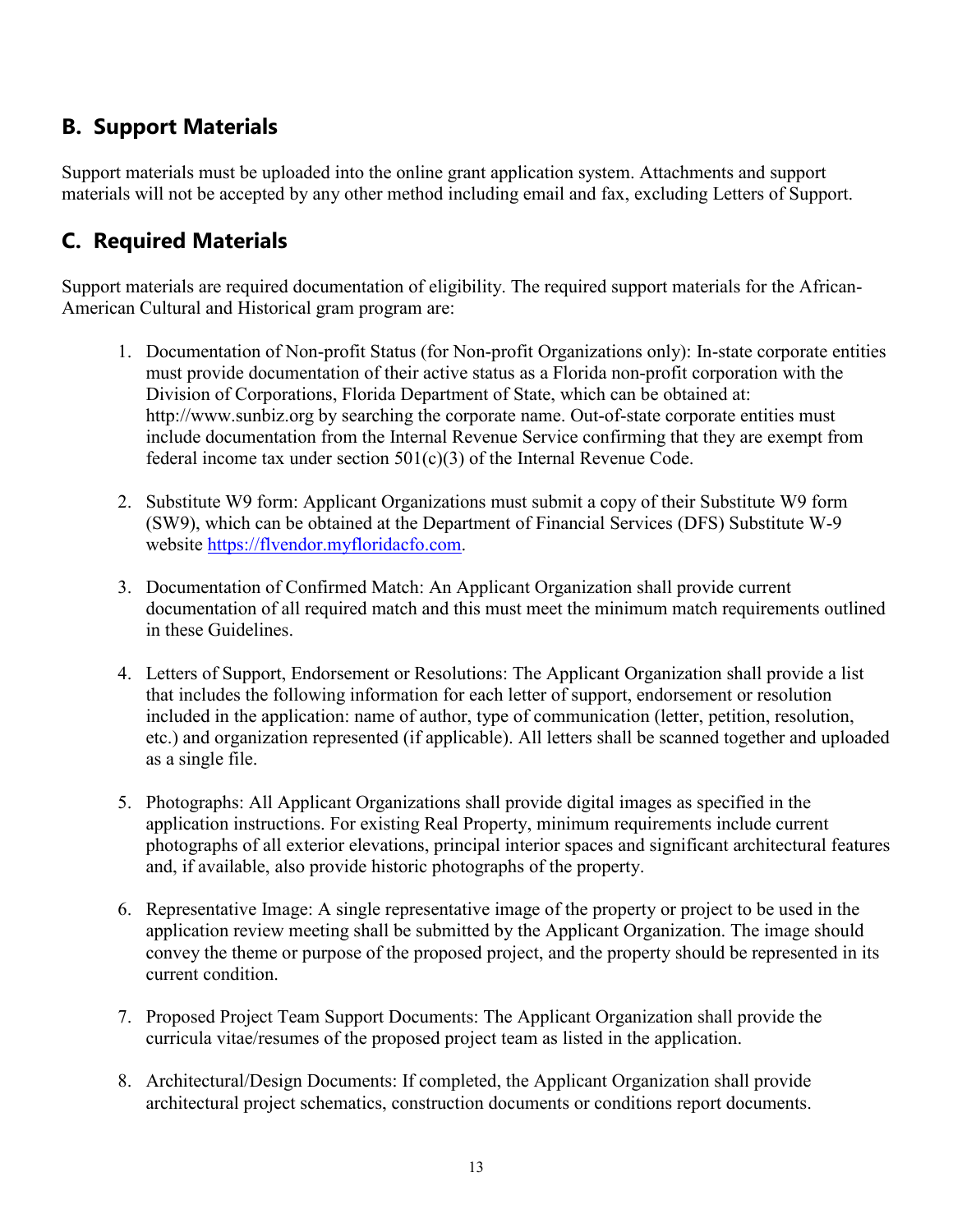- 9. Mission and Programming Materials: An Applicant Organization that conducts arts and cultural programming shall provide materials such as a season program, box office statement, educational programs that document percentage of arts and cultural programming of facility (If project is for a NEW space without previous programing, provide programming examples).
- 10. Documentation of Demonstrated Need: An Applicant Organization should use this attachment to explain and document the demonstrated need for the proposed project or activity, as it relates to the contributions, culture, or history of African-Americans, including any immediate threats to the Real Property/ies that is the subject of the proposed project.
- 11. Local Protection: Copies of any documents that provide local protection of the project site, if any currently exist, must be provided. This may include local protection ordinances, preservation or conservation agreements, protective or restrictive covenants or maintenance agreements.
- 12. Owner Concurrence Letter: Each Applicant Organization shall provide a letter that documents that the Applicant Organization has the permission of the owner of record (if the Property Owner is not the applicant) to conduct the proposed project on the owner's property and that the owner is in concurrence with this application for grant funding. Note that the owner must be a Non-profit Organization, state college or university or agency of government. If the property for which grant funding is requested is leased by the Applicant Organization, the lease agreement must be dated, signed and submitted at the time of the application submission, with the required Owner Concurrence Letter attachment to the application.
- 13. Federal Assurances for Construction Programs Form: Applicant Organizations must submit a copy of the Federal SF424D Assurances for Construction Programs form, which can be obtained at the Grants.Gov website [https://www.grants.gov/forms/sf-424-family.html.](https://www.grants.gov/forms/sf-424-family.html)
- 14. Optional Materials: An Applicant Organization may use this attachment to present additional documents not specifically requested by the Department that support the application.

#### <span id="page-16-0"></span>**D. Restrictive Covenants**

For funded projects, the Grantee and the Property Owner(s), if different, shall execute and file Restrictive Covenants with the Clerk of the Circuit Court in the county where the property is located, prior to initial release of grant funds.

- 1. The Restrictive Covenant shall include at a minimum the following provisions:
	- a) The Restrictive Covenants shall run with the title of the property, shall encumber the property and shall be binding upon the Grantee and the Property Owner(s), if different, and their successors in interest for ten (10) years from the date of the recordation of the Restrictive Covenants for projects involving improvements to Real Property.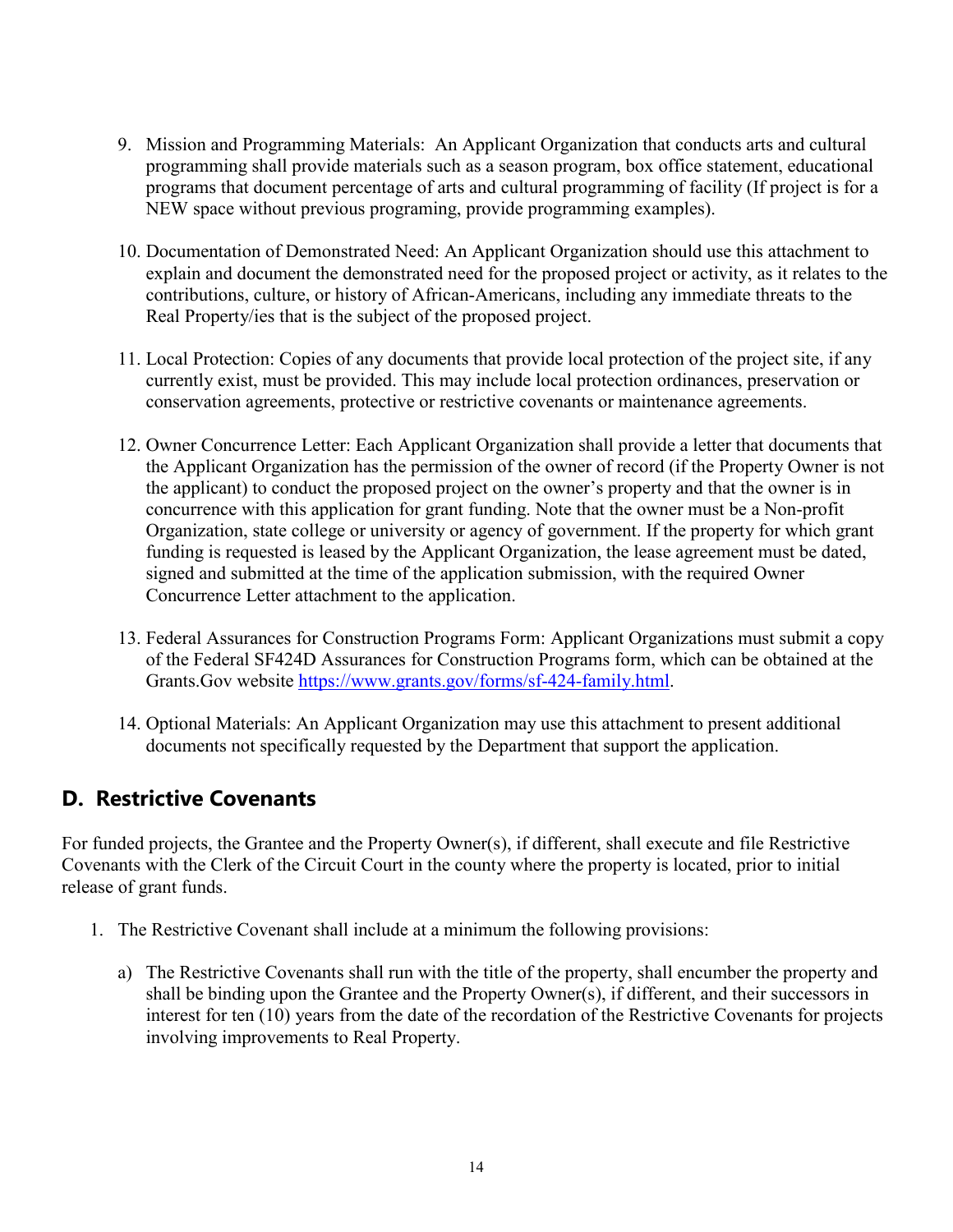- b) The Grantee and Property Owner(s) shall permit the Department to inspect the property at all reasonable times to determine whether the Grantee and Property Owner(s) are in compliance with the terms of the Restrictive Covenants.
- c) In the case of Historic Properties, the Grantee and Property Owner(s) shall maintain the property in accordance with the Secretary of the Interior's Standards for the Treatment of Historic Properties.
- d) In the case of Cultural Facilities, the Grantee and Property Owner(s) shall maintain the property as a building which is be used primarily for the programming, production, presentation, exhibition or any combination of the above functions of any of the cultural disciplines defined in Section 265.283(7), Florida Statute. These disciplines include, but are not limited to music, dance, theatre, creative writing, literature, architecture, painting, sculpture, folk arts, photography, crafts, media arts, visual arts, programs of museums, and other such allied, major art forms.
- e) The Grantee and Property Owner(s) agree that no modifications will be made to the property, other than routine repairs and maintenance, without advance review and approval of the plans and specifications by the Department.
- f) The Restrictive Covenants shall contain the following amortization schedule of the repayment of grant funds, should the Grantee or Property Owner(s) or their successors in interest violate the Restrictive Covenants.
	- i. Amortization Schedule for projects involving improvements to Real Property: If the violation occurs within the first five (5) years of the effective date of these covenants, the Department shall be entitled to return of the entire grant amount. If the violation occurs after the first five (5) years, the Department shall be entitled to return of the entire grant amount, less 10% for each year past the first five (5).
- g) Other provisions as agreed upon by the Department and the Grantee.

### <span id="page-17-0"></span>**IX. GRANT AWARD AGREEMENT**

- 1. All grant awards which have been approved in accordance with these Guidelines shall be formalized through a Grant Award Agreement by which the Grantee enters into a contract with the State of Florida for the transparent management of grant funds.
- 2. For all funded Projects, any changes to the Scope of Work and Project Budget submitted with the application must be reviewed and approved by the Department prior to execution of a Grant Award Agreement.
- 3. Grant Encumbrance Period and Expenditure Period:
	- a) Encumbrance Period for Projects Requiring Contractual Services:
		- i. During the encumbrance period, but not later than the end date of the encumbrance period as outlined in the Grant Award Agreement, the Grantee shall execute all required contracts for all or part of the work to be accomplished with grant funds. Projects for which no encumbrance is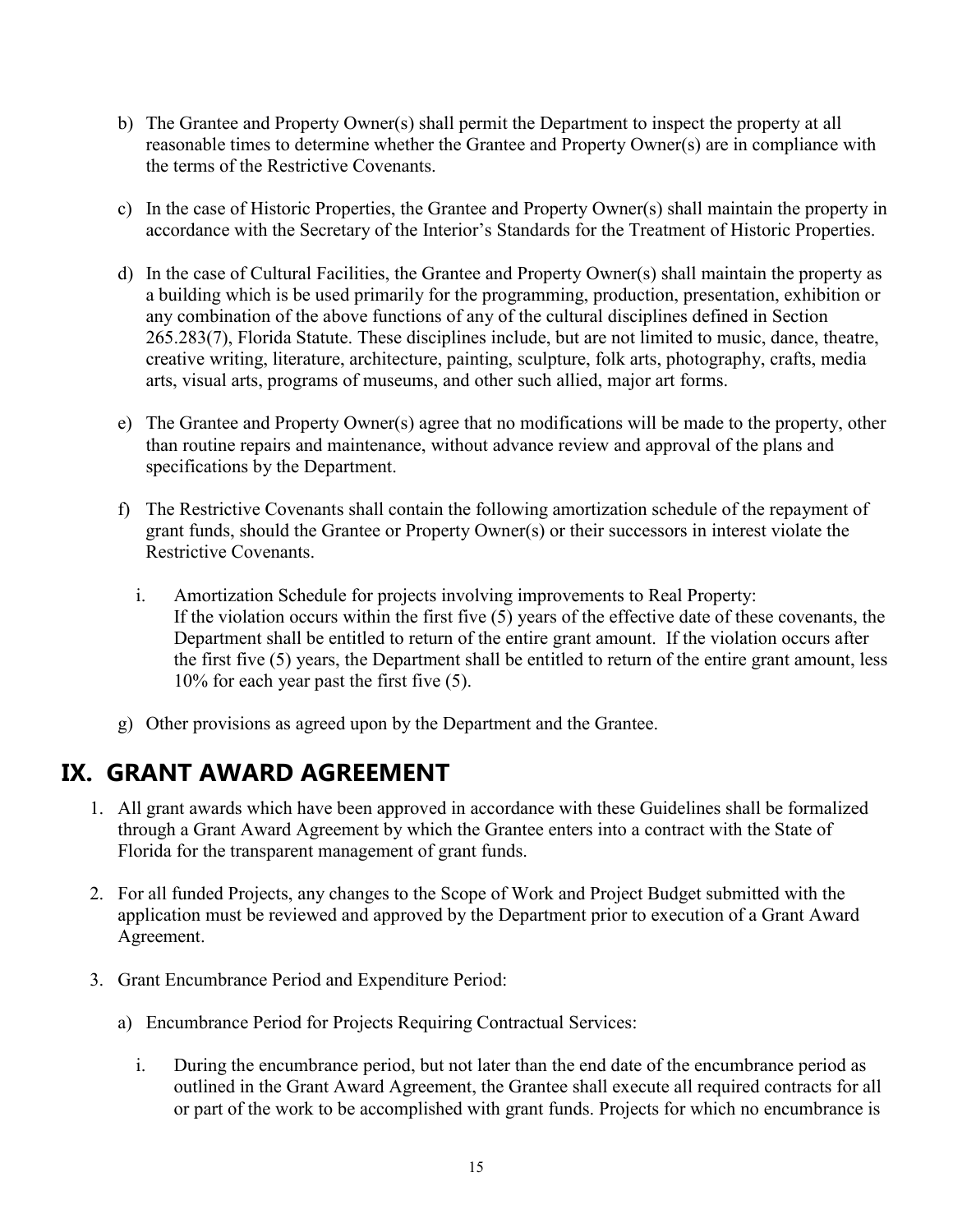accomplished by the established deadline may be cancelled by the Department and the grant funds may be reallocated in accordance with these Guidelines.

- ii. Exception: The encumbrance period for a grant project can be extended by written approval of the Department if requested in writing as indicated below and if the Grantee demonstrates to the satisfaction of the Department that partial encumbrance of grant funding and the required match by binding contract(s) is achievable by the end of the requested extended encumbrance period. The Grantee's written request for extension of the encumbrance deadline must be submitted to the Department as outlined in the Grant Award Agreement.
- iii. For projects not involving contract services, but to be conducted by Grantee's internal staff, the Grantee and the Department shall consult on a case-by-case basis to develop an acceptable encumbrance schedule.
- b) Expenditure Period:
	- i. Grant funds and required match resources must be expended as outlined in the Grant Award Agreement and properly documented as required by the Department.
	- ii. Grant funds shall not be used for project expenditures that are incurred after the expenditure period end date, which is the termination date of the Grant Award Agreement.
- iii. The Department may extend the expenditure period by not more than six (6) months at a time. Time extensions will be considered on a case-by-case basis and will be valid only if a contract amendment is executed by both parties, as outlined in the Grant Award Agreement. The Grantee must request the extension in writing, provide documentation that all grant funds and match contributions are encumbered and demonstrate to the satisfaction of the Department that project work is progressing at a rate such that completion is achievable within the extended expenditure period. In no event may the expenditure period extend beyond the period of performance provided by Treasury of use of SLFRF funds.
- c) The Grantee's written request for extension shall be submitted to the Department no later than thirty (30) days prior to the termination date of the Grant Award Agreement.

#### <span id="page-18-0"></span>**A. Reporting Requirements**

- 1. As required by the Grant Award Agreement, Grantees shall submit periodic progress reports to the Department. Progress reports, along with any supporting or required information that documents project status, shall be submitted via the Department grants online system and meet the established deadlines indicated in the Grant Award Agreement. A progress report describes the progress of the project during the last reporting period including, at a minimum:
	- a) The progress and status of each Scope of Work activity;
	- b) The progress and status of the deliverables;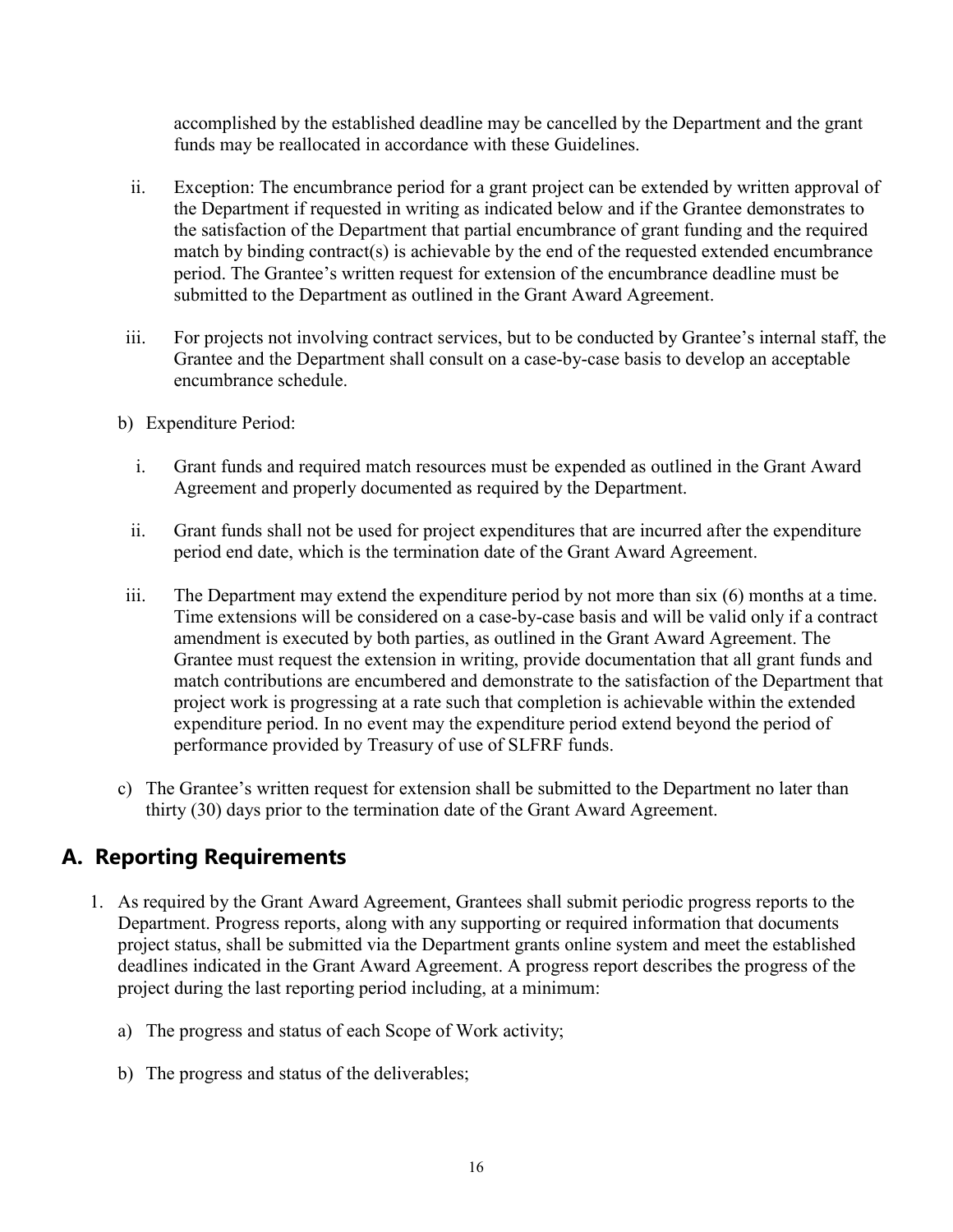- c) Status of executing subcontracts and encumbrance of funds;
- d) Any variations from project timeline, budget and deliverables, with a description of reasons for variance; and
- e) Any additional information necessary to meeting federal SLFRF reporting requirements.
- 2. Progress reports shall be accompanied by support materials that can effectively document the current status of project work as related to the Scope of Work. Photographs shall be captioned with property name, date of photograph, and description of feature and work described.
- 3. The Grantee shall submit a final progress report within thirty (30) days following the Expiration Date of the grant. An exception to this is the establishment of a specific final progress submission date when a grant extension is agreed upon and a contract amendment is executed by the Grantee and the Department.
- 4. The Grantee shall provide information and documentation to the Department to assist in identifying non-state entity Grantees that are required to comply with the Florida Single Audit Act, Sections 215.97(2)(a) and 215.97(8)(a), F.S. and assisting in compliance. Information and documentation provided by the Grantee shall be reported by grants staff to the Department's Office of Inspector General.

#### <span id="page-19-0"></span>**B. Retention of Records**

The Grantee shall retain financial records, supporting documents, statistical records and all other records including electronic storage media pertinent to the Project for a period of five (5) years after the close out of the grant. If any litigation or audit is initiated, or claim made, before the expiration of the five-year period, the records shall be retained until the litigation, audit or claim has been resolved.

#### <span id="page-19-1"></span>**C. Grant Withdrawal or Cancellation**

In the event an Applicant Organization is unable to complete the Scope of Work specified in the executed Grant Award Agreement, the Department should be informed as soon as possible. All pre-approved grant and match expenditures shall be documented and a final progress report must be submitted along with expenditure logs and schedule of values evidencing the percentage of completion. Any unaccounted advanced funds shall be returned to the Department.

# **X. FEDERAL REQUIREMENTS**

#### **A. Uniform Administrative Requirements**

In addition to the requirements set forth in these guidelines generally applicable to grants awarded by the Department, African-American Cultural and Historical Grants, as federal pass-through grants, are also subject to additional federal requirements for use of SLFRF funds. The SLFRF awards are generally subject to the requirements set forth in the Uniform Administrative Requirements, Cost Principles, and Audit Requirements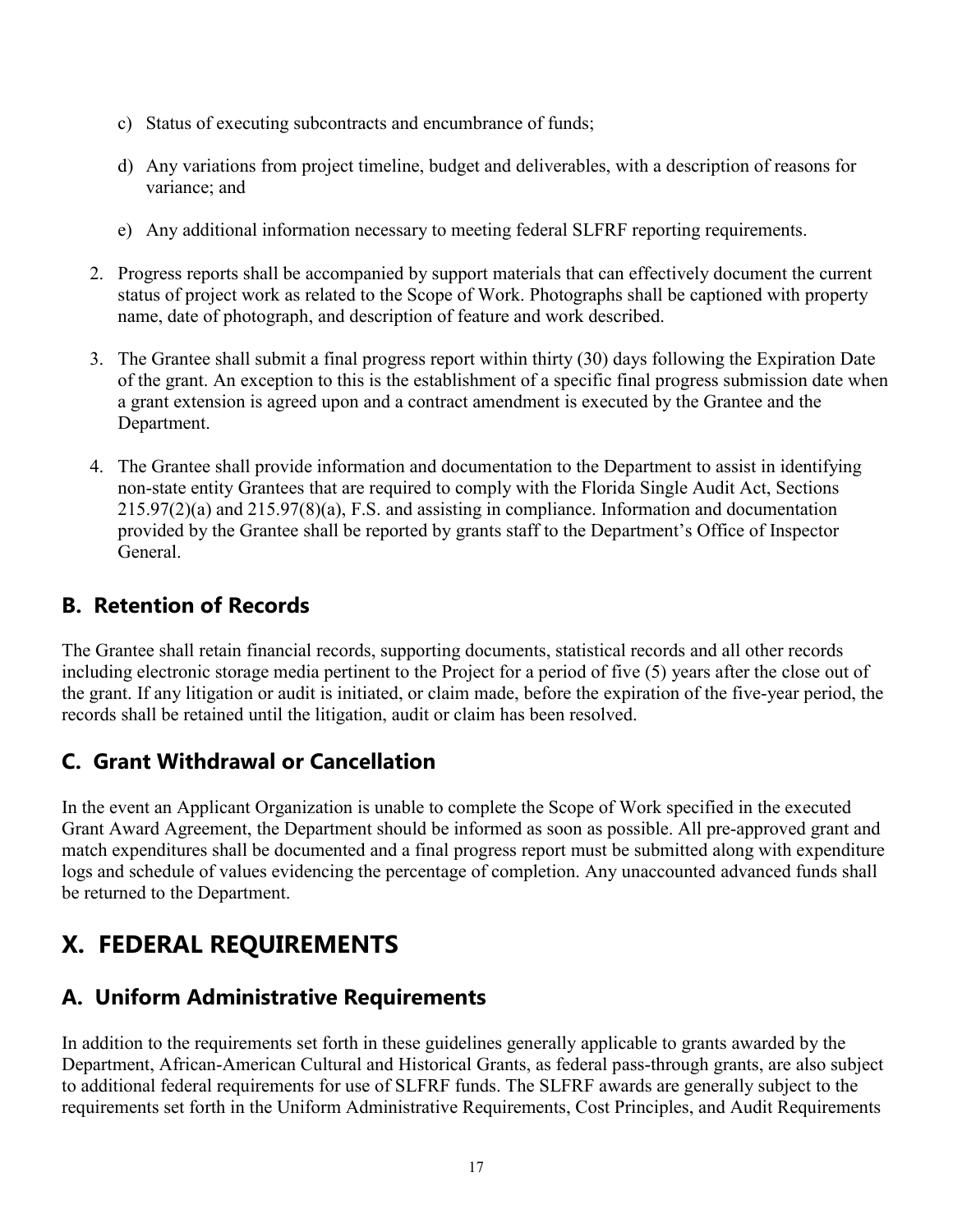for Federal Awards, 2 CFR Part 200 (the "Uniform Guidance"). In all instances, Applicant Organizations should review the Uniform Guidance requirements applicable to your organization's use of SLFRF funds, and SLFRF-funded projects.

The following sections provide a general summary of compliance responsibilities under applicable federal statutes and regulations, including the Uniform Guidance, as described in the 2020 OMB Compliance Supplement Part 3. Compliance Requirements (issued August 18, 2020). Note that the descriptions below are only general summaries and all recipients and subrecipients of SLFRF funds are advised to carefully review the Uniform Guidance requirements and any additional regulatory and statutory requirements applicable to the program.

- 1. **Allowable Costs/Cost Principles.** As outlined in the Uniform Guidance at 2 CFR Part 200, Subpart E regarding Cost Principles, allowable costs are based on the premise that a recipient is responsible for the effective administration of Federal awards, application of sound management practices, and administration of Federal funds in a manner consistent with the program objectives and terms and conditions of the award. As such, the Department will implement robust internal controls and effective monitoring of subrecipients to ensure compliance with the Cost Principles, which are important for building trust and accountability. SLFRF Funds may be, but are not required to be, used along with other funding sources for a given project. Note that SLFRF Funds may not be used for a non-Federal cost share or match where prohibited by other Federal programs, e.g., funds may not be used for the State share for Medicaid.
- 2. **Cash Management.** SLFRF payments made to recipients are not subject to the requirements of the Cash Management Improvement Act and Treasury's implementing regulations at 31 CFR part 205 or 2 CFR 200.305(b)(8)-(9). As such, recipients can place funds in interest-bearing accounts, do not need to remit interest to Treasury, and are not limited to using that interest for eligible uses under the SLFRF award.
- 3. **Equipment and Real Property Management.** Any purchase of equipment or real property with SLFRF funds (as approved by the Department) must be consistent with the Uniform Guidance at 2 CFR Part 200, Subpart D. Equipment and real property acquired under this program must be used for the originally authorized purpose. Consistent with 2 CFR 200.311 and 2 CFR 200.313, any equipment or real property acquired using SLFRF funds shall vest in the non-Federal entity. Any acquisition and maintenance of equipment or real property must also be in compliance with relevant laws and regulations.
- 4. **Period of Performance.** All SLFRF funds remain subject to statutory requirements that they must be used for costs incurred by the recipient during the period that begins on March 3, 2021, and ends on December 31, 2024, and that award funds for the financial obligations incurred by December 31, 2024 must be expended by December 31, 2026. Any funds not used must be returned to Treasury.
- 5. **Procurement, Suspension & Debarment.** Recipients are responsible for ensuring that any procurement using SLFRF funds, or payments under procurement contracts using such funds are consistent with the procurement standards set forth in the Uniform Guidance at 2 CFR 200.317 through 2 CFR 200.327, as applicable. The Uniform Guidance establishes in 2 CFR 200.319 that all procurement transactions for property or services must be conducted in a manner providing full and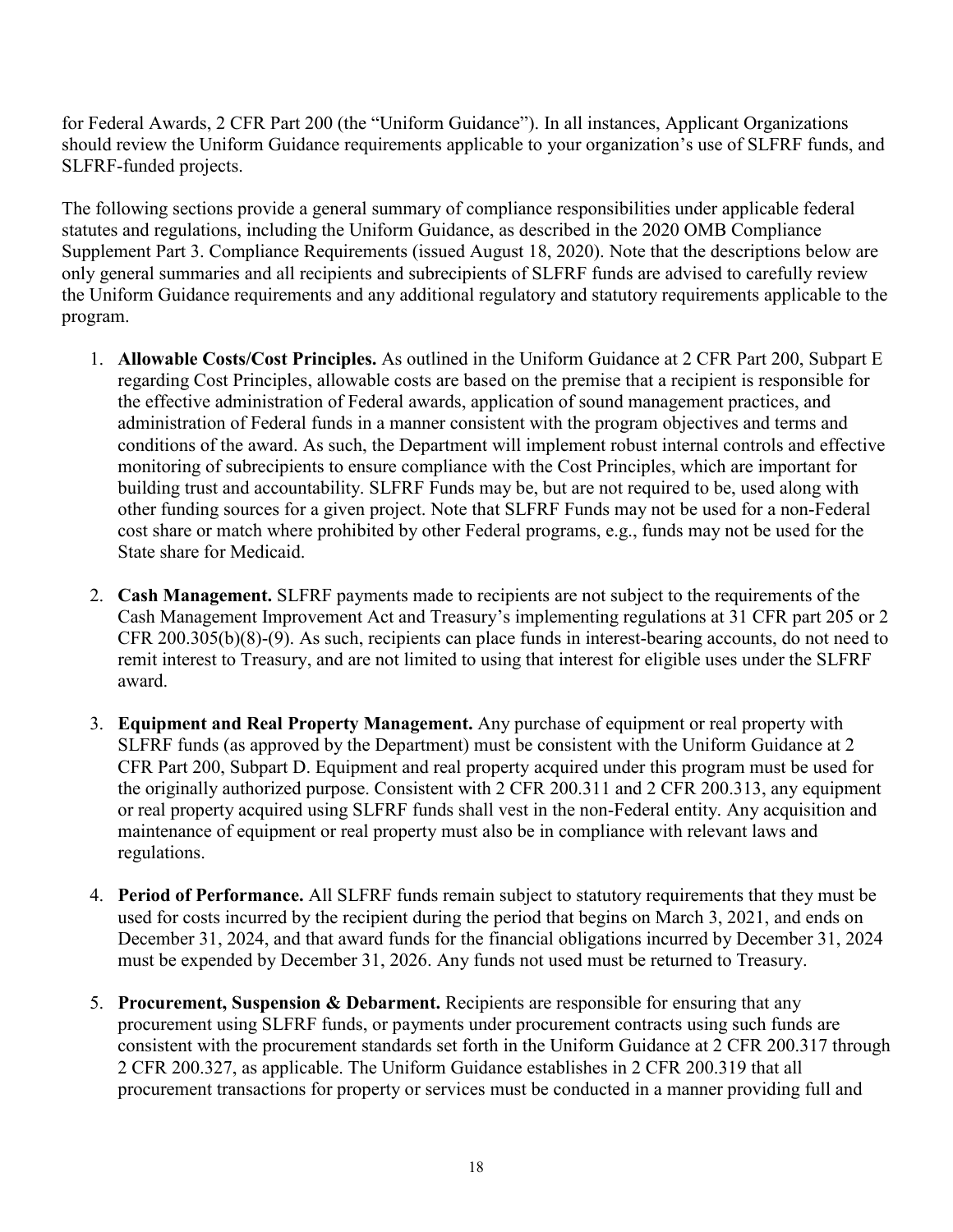open competition, consistent with standards outlined in 2 CFR 200.320, which allows for noncompetitive procurements only in circumstances where at least one of the conditions below is true: the item is below the micro-purchase threshold; the item is only available from a single source; the public exigency or emergency will not permit a delay from publicizing a competitive solicitation; or after solicitation of a number of sources, competition is determined inadequate. Recipients must have and use documented procurement procedures that are consistent with the standards outlined in 2 CFR 200.317 through 2 CFR 200.320. The Uniform Guidance requires an infrastructure for competitive bidding and contractor oversight, including maintaining written standards of conduct and prohibitions on dealing with suspended or debarred parties. Your organization must ensure adherence to all applicable local, State, and federal procurement laws and regulations.

- 6. **Program Income.** Generally, program income includes, but is not limited to, income from fees for services performed, the use or rental or real or personal property acquired under Federal awards and principal and interest on loans made with Federal award funds. Program income does not include interest earned on advances of Federal funds, rebates, credits, discounts, or interest on rebates, credits, or discounts. Recipients of SLFRF funds should calculate, document, and record the organization's program income. Additional controls that your organization should implement include written policies that explicitly identify appropriate allocation methods, accounting standards and principles, compliance monitoring checks for program income calculations, and records. The Uniform Guidance outlines the requirements that pertain to program income at 2 CFR 200.307. Treasury intends to provide additional guidance regarding program income and the application of 2 CFR 200.307(e)(1), including with respect to lending programs.
- 7. **Reporting.** All recipients of federal funds must complete financial, performance, and compliance reporting. Expenditures may be reported on a cash or accrual basis, as long as the methodology is disclosed and consistently applied. Reporting must be consistent with the definition of expenditures pursuant to 2 CFR 200.1. Your organization should appropriately maintain accounting records for compiling and reporting accurate, compliant financial data, in accordance with appropriate accounting standards and principles. In addition, where appropriate, your organization needs to establish controls to ensure completion and timely submission of all mandatory performance and/or compliance reporting to the Department, for use in its required reporting to Treasury.

#### **B. Award Terms and Conditions**

In addition to the Grant Award Agreement requirements set forth in Section IX. above, SLFRF financial assistance agreements must include compliance obligations for recipients pursuant to the SLFRF statute, the Uniform Guidance, and Treasury's Interim Final Rule. Recipients and subrecipients should ensure they remain in compliance with all SLFRF Award Terms and Conditions. These obligations include the following items in addition to those described above:

1. **SAM.gov Requirements.** All eligible recipients are also required to have an active registration with the System for Award Management (SAM) (https://www.sam.gov). To ensure timely receipt of funding, Treasury has stated that Non-entitlement Units of Government (NEUs) who have not previously registered with SAM.gov may do so after receipt of the award, but before the submission of mandatory reporting.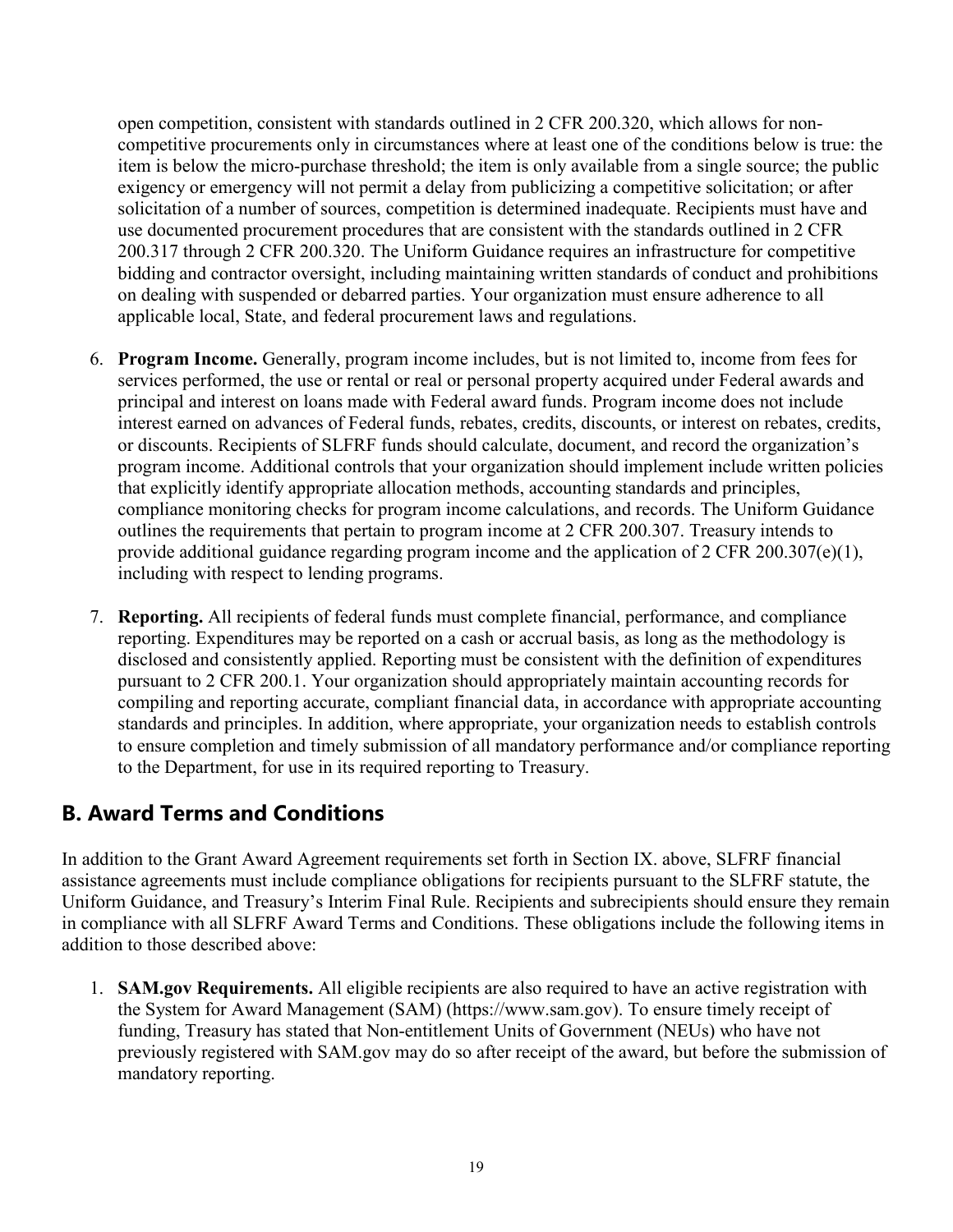- 2. **Recordkeeping Requirements.** Generally, your organization must maintain records and financial documents for five years after all funds have been expended or returned to Treasury. Treasury may request transfer of records of long-term value at the end of such period. Wherever practicable, such records should be collected, transmitted, and stored in open and machine-readable formats. Your organization must agree to provide or make available such records to Treasury upon request, and to any authorized oversight body, including but not limited to the Government Accountability Office ("GAO"), Treasury's Office of Inspector General ("OIG"), and the Pandemic Relief Accountability Committee ("PRAC").
- 3. **Single Audit Requirements.** Recipients and subrecipients that expend more than \$750,000 in Federal awards during their fiscal year will be subject to an audit under the Single Audit Act and its implementing regulation at 2 CFR Part 200, Subpart F regarding audit requirements. Recipients and subrecipients may also refer to the Office of Management and Budget (OMB) Compliance Supplements for audits of federal funds and related guidance and the Federal Audit Clearinghouse to see examples and single audit submissions.
- 4. **Civil Rights Compliance**. Recipients of Federal financial assistance from the Treasury are required to meet legal requirements relating to nondiscrimination and nondiscriminatory use of Federal funds. Those requirements include ensuring that entities receiving Federal financial assistance from the Treasury do not deny benefits or services, or otherwise discriminate on the basis of race, color, national origin (including limited English proficiency), disability, age, or sex (including sexual orientation and gender identity), in accordance with the following authorities: Title VI of the Civil Rights Act of 1964 (Title VI) Public Law 88-352, 42 U.S.C. 2000d-1 et seq., and the Department's implementing regulations, 31 CFR part 22; Section 504 of the Rehabilitation Act of 1973 (Section 504), Public Law 93-112, as amended by Public Law 93-516, 29 U.S.C. 794; Title IX of the Education Amendments of 1972 (Title IX), 20 U.S.C. 1681 et seq., and the Department's implementing regulations, 31 CFR part 28; Age Discrimination Act of 1975, Public Law 94-135, 42 U.S.C. 6101 et seq., and the Department implementing regulations at 31 CFR part 23. In order to carry out its enforcement responsibilities under Title VI of the Civil Rights Act, Treasury will collect and review information from recipients to ascertain their compliance with the applicable requirements before and after providing financial assistance. Treasury's implementing regulations, 31 CFR part 22, and the Department of Justice (DOJ) regulations, Coordination of Non-discrimination in Federally Assisted Programs, 28 CFR part 42, provide for the collection of data and information from recipients (see 28 CFR 42.406). Treasury may request that recipients submit data for post-award compliance reviews, including information such as a narrative describing their Title VI compliance status.

#### **C. Project Demographic Distribution**

Recognizing the disproportionate impact of the pandemic-related recession on low-income communities, recipients must report whether certain types of projects are targeted to economically disadvantaged communities, as defined by HUD's Qualified Census Tract (QCT). HUD defines a QCT as having "50 percent of households with incomes below 60 percent of the Area Median Gross Income (AMGI) or have a poverty rate of 25 percent or more." Recipients will be asked to identify whether or not the project is serving an economically disadvantaged community. To minimize the administrative burden on recipients while ensuring that this important aspect of program performance is tracked, recipients may assume that the funds for a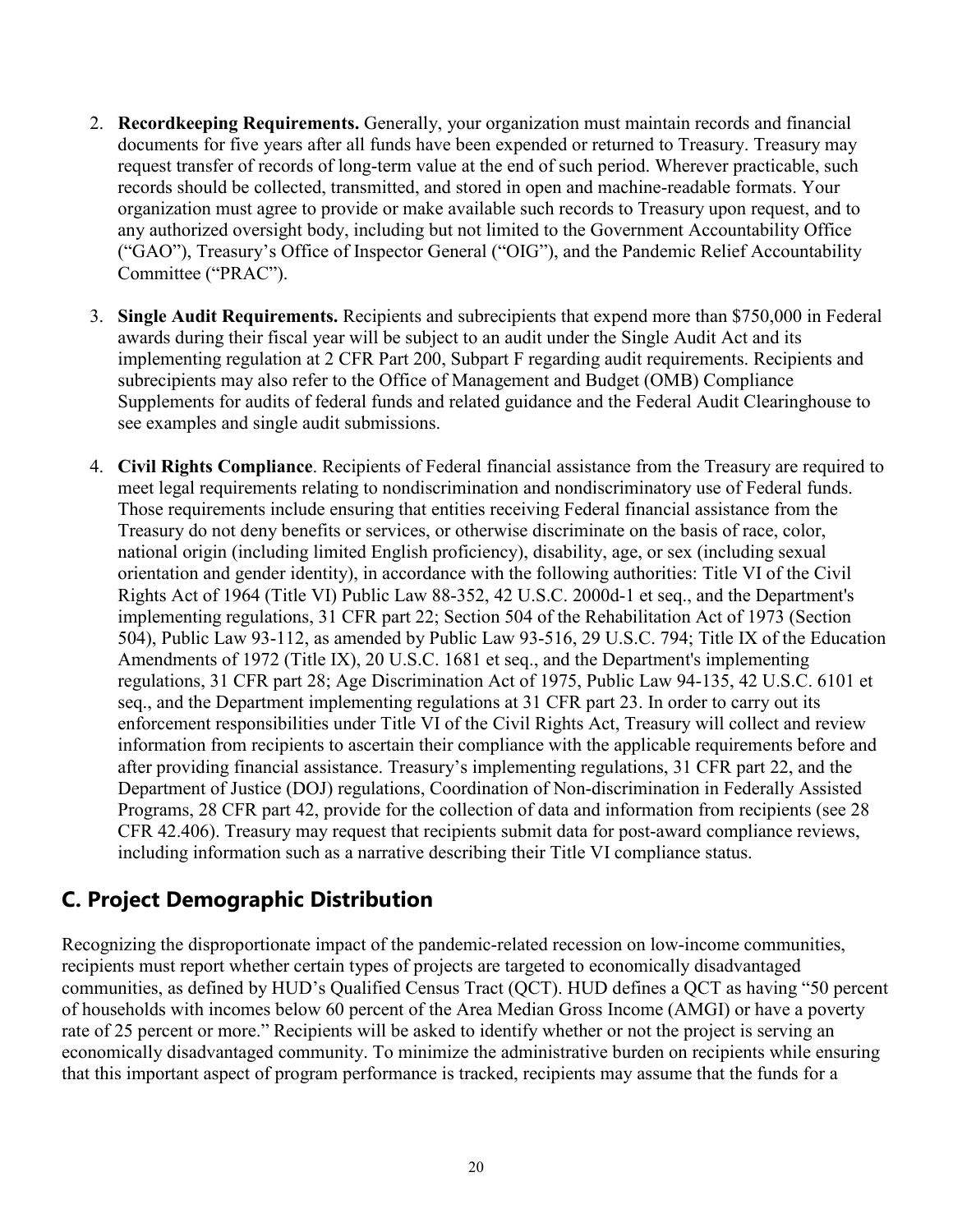project count as being targeted towards economically disadvantaged communities if the project funds are spent on:

- a) A program or service is provided at a physical location in a Qualified Census Tract (for multi-site projects, if a majority of sites are within Qualified Census Tracts);
- b) A program or service where the primary intended beneficiaries live within a Qualified Census Tract;
- c) A program or service for which the eligibility criteria are such that the primary intended beneficiaries earn less than 60 percent of the median income for the relevant jurisdiction (e.g., State, county, metropolitan area, or other jurisdiction); or
- d) A program or service for which the eligibility criteria are such that over 25 percent of intended beneficiaries are below the federal poverty line.

# **XI. DEFINITIONS**

- A. "Applicant Organization" means a public entity governed by a county, municipality, school district, community college, college, university or an agency of state government; or a Non-profit Organization.
- B. "Cultural Facility" means a building which is used primarily for the programming, production, presentation, exhibition or any combination of the above functions of any of the cultural disciplines defined in s. 265.283(7), F.S. These disciplines include, but are not limited to music, dance, theatre, creative writing, literature, architecture, painting, sculpture, folk arts, photography, crafts, media arts, visual arts, programs of museums, and other such allied, major art forms.
- C. "Department" means the Department of State.
- D. "Effective Date" means July 1 of the state fiscal year in which requested grant funding is appropriated by the Florida Legislature. Neither grant funds nor match contributions may be expended before this date.
- E. "Encumbrance" means commitment of grant funds and match by binding contract.
- F. "Expenditure" means the outlay of cash or the amount due and owing after receipt of goods or services included in the Scope of Work.
- G. "Expiration Date" means the date by which all grant funds and match must be expended.
- H. "Fixed Capital Outlay" means the appropriation category used to fund Real Property (land, buildings, including appurtenances, fixtures and fixed equipment, structures, etc.), including additions, replacements, major repairs, and renovations to Real Property which materially extend its useful life or materially improve or change its functional use and including furniture and equipment necessary to furnish and operate a new or improved facility.
- I. "Florida Council on Arts and Culture" means the 15-member advisory council appointed to advise the Secretary of State regarding cultural grant funding and on all matters pertaining to culture in Florida.
- J. "Florida Historical Commission" means the advisory body created pursuant to Section 267.0612, F.S.,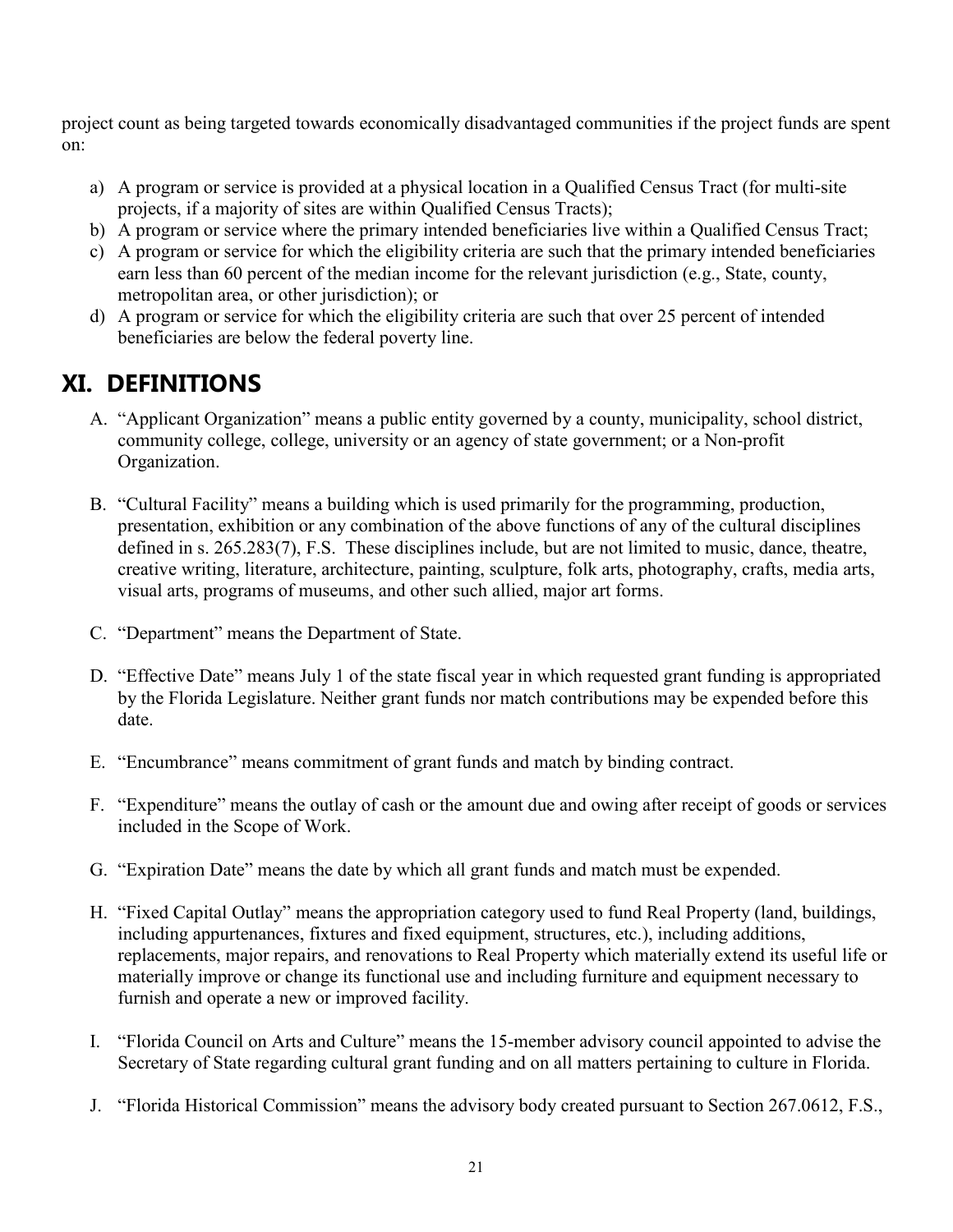to assist the director of the Division of Historical Resources in carrying out the purposes, duties and responsibilities of the division.

- K. "Florida Single Audit Act" means the uniform state audit requirements for state financial assistance provided by state agencies to non-state entities as codified in Section 215.97, F.S.
- L. "Grant Award Agreement" means the legal instrument which binds the Grantee and the Department to the terms, conditions and limitations of the Department's grants programs.
- M. "Grantee" means the organization or governmental entity to which a grant is awarded, which has entered into a Grant Award Agreement with the Department and which is responsible and accountable both for the use of the funds provided and for the performance of the grant-assisted project.
- N. "Grant Period" means the period between Effective Date and Expiration Date of the Grant Award Agreement during which time expenditure of all grant funds and all contributions to match must be made.
- O. "Historic Property" means any historic site, district, building, object or other real or personal property of historical, cultural, or architectural value. These properties or resources may include, but are not limited to, monuments, memorials, ceremonial sites, abandoned settlements, engineering works or other objects with intrinsic historical value, or any part thereof, relating to the history, government and culture of Florida.
- P. "Match" means cash Expenditures which must be made by the Grantee in order to receive the grant award. All match must be consistent with the Scope of Work and must be essential to the implementation of the project.
- Q. "National Register of Historic Places" means the list of districts, sites, buildings, structures and objects significant in American history, architecture, archaeology, engineering and culture, authorized by the National Historic Preservation Act of 1966, as amended, and administered by the U.S. Department of the Interior, National Park Service. The list of Properties on the National Register of Historic Places in Florida is available from the Division of Historical Resources.
- R. "Non-profit Organization" means a corporate entity which is registered pursuant to Chapter 617, F.S., as a Florida non-profit corporation with the Division of Corporations, Florida Department of State. Grantees other than government entities must maintain active non-profit status with the Division of Corporations during the Grant Period. For Non-profit organizations outside of Florida, the Non-profit organization must be registered under  $501(c)(3)$  by the U.S. Department of the Treasury, Internal Revenue Service.
- S. "Planning" means research, testing, analysis and design required for implementation of a Project. Planning may include historical research, development of a historic structure report, condition assessment, survey, hazardous materials survey and abatement plan, rehabilitation feasibility study and construction documents (plans and specifications).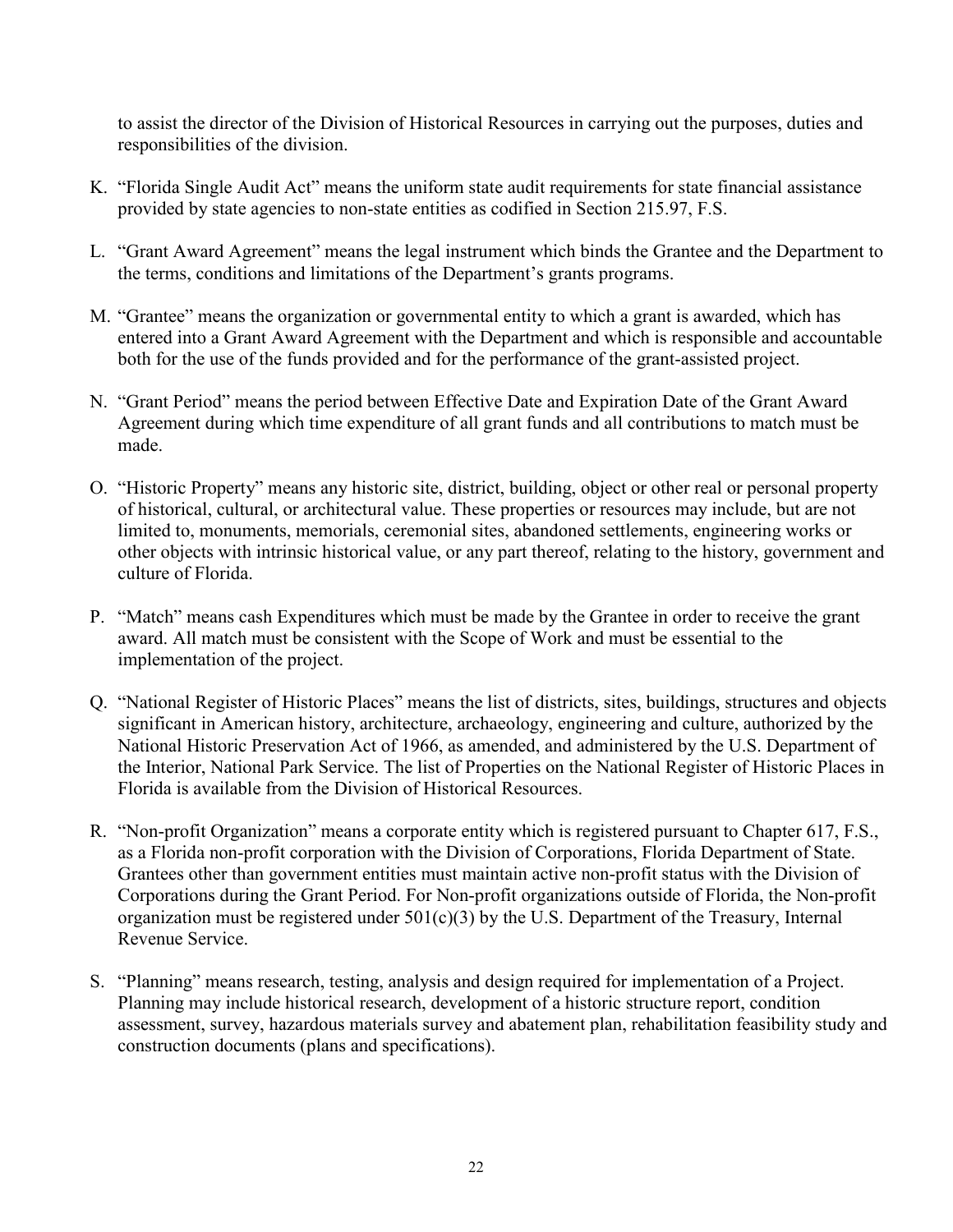- T. "Preservation Standards" means the following standards promulgated by the National Park Service, United States Department of the Interior, and the Division of Historical Resources for the types of projects indicated:
	- a. For projects involving individual historic buildings, the Secretary of the Interior's Standards for the Treatment of Historic Properties;
	- b. For projects involving historical research, the Secretary of the Interior's Standards for Historical Documentation;
	- c. For projects involving documentation of a historic structure, the Secretary of the Interior's Standards for Architectural and Engineering Documentation; and
	- d. The standards referenced in paragraphs (a) through (c) above are available from the Division of Historical Resources.
- U. "Project" means the undertaking that encompasses a set of tasks or activities defined by the Scope of Work and budget included in the grant application and formalized in the Grant Award Agreement. The Project must begin on the grant Effective Date and end on, or before, the grant Expiration Date. A Project may be a part of a larger effort undertaken in a series of distinct phases, which may have begun before the Grant Period and which may extend beyond the Grant Period but will be treated as a specific and measurable distinct project during the Grant Period and shall be documented as such by the Applicant Organization.
- V. "Project Budget" means the budget and project description included in the grant application. The Project Budget must succinctly describe all major elements of project work, the estimated cost of each and clearly allocate requested grant funding and match contributions to each.
- W. "Property Owner" means the owner(s) of land or building(s) or both, and of all improvements made with grant funds.
- X. "Real Property" means all land, structures, firmly attached and integrated equipment (e.g., light fixtures or a well pump) and anything growing on the land, as opposed to personal property (movable assets).
- Y. "Religious Property" means any Real Property and associated improvements owned by a religious institution (examples include churches, schools, meeting halls and parish houses) and any Real Property, regardless of ownership, that is used as a place of worship.
- Z. "Restrictive Covenant" means the legal instrument by which a Grantee and Property Owner commit to maintenance of a property improved with AACH grant assistance. This legal instrument is recorded at the appropriate county clerk's office in the county in which the property is located and is binding on the current and subsequent owners from the date on which the instrument is recorded.